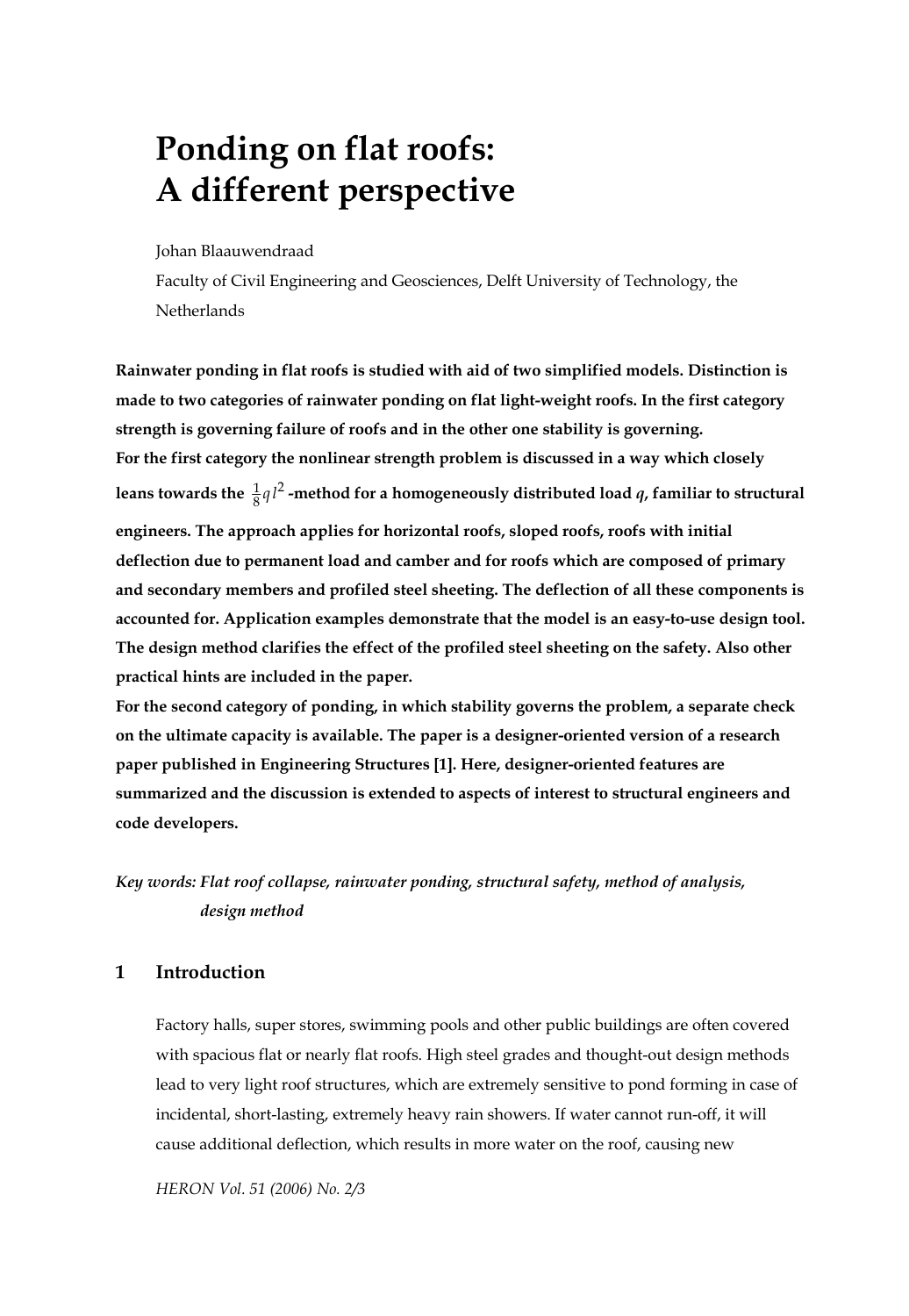additional deflection, and so on. Water is accumulated. National design codes present different rules to avoid the danger of failure due to water accumulation. Some just request a minimum slope where others may require an iterative analysis. Yet, in practice, roofs may fail under extreme weather conditions. It appears that emergency drainage systems, supposed to take over when the regular drainage pipes are blocked, are not always accurately designed or positioned. Despite much attention paid to the subject in the past, structural engineers still struggle with water accumulation. Fortunately, commercial software packages increasingly include options for checking the sensitivity of roofs to ponding. These programs are based on an iterative procedure and are typically useful for checking purposes. They tell the structural engineer whether the displacement due to water accumulation will converge or diverge, so whether a stable state is achieved or not. If the structure is stable, information about the bending moments will be obtained, but no information how to adapt the design when necessary. For this purpose simple to use design models are welcome. In the past such models have indeed been proposed; for a survey of which it is referred to [1]. The majority of all papers is restricted to simply supported members and based on the assumption of a half sine wave deflection. As a rule, a fourth-order differential equation is derived and solved. In rare cases clamped end conditions and two-way roof systems are considered. The recent publication of Dutch colleagues in Eindhoven University of Technology is worth mentioning because it focuses on sensitivity of structures to imperfections [2]. Interesting work has also been done by the Department of Structural Engineering in the Technical University of Milan, [3] - [6]. In the context of the present paper the publication of Urbano [5] is appreciable, who applies a discrete model with a finite number of degrees of freedom to a horizontal flat roof in presence of resting camber after application of the permanent load. His charming method does not need differential equations and easily covers two-way roof systems. Unfortunately, he does not meet the tricky problem of pitched roofs, and the pity is that he neglects the influence of the profiled steel sheeting. In the present paper we summarize new thoughts about the theme as published in [1] and extend the discussion to aspects of interest to structural designers and code developers. The promoted method covers oneway and two-way roof systems, camber, slopes and the influence of the profiled steel sheeting. In connection with the Dutch code supplementary [7] it is presupposed that water accumulation is an extraordinary load, for which limitations to the deflections need not be considered. As a consequence, differently from practice for permanent and variable loads like wind and snow, just a unity-check on strength is performed and no check on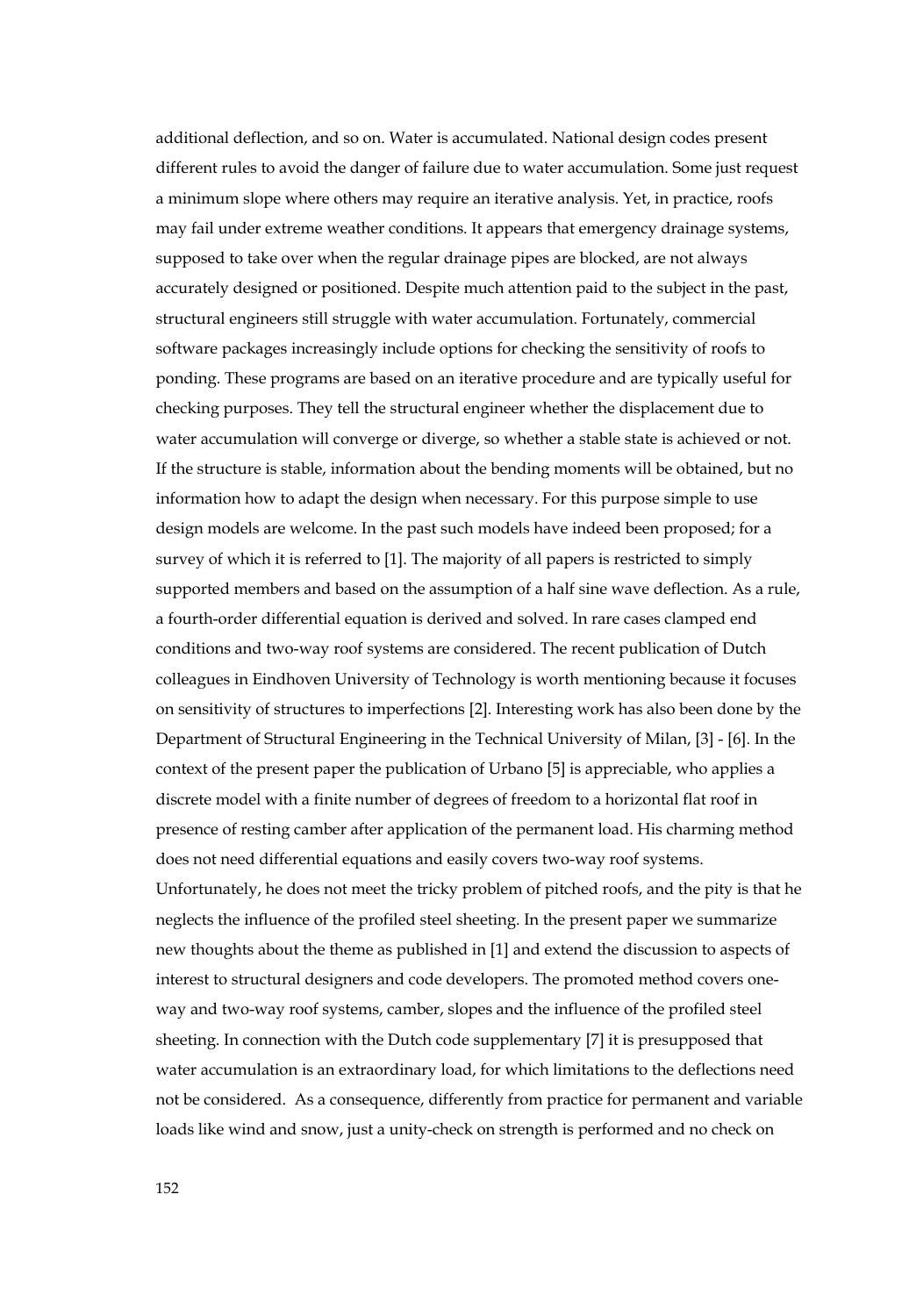deformation. In water accumulation studies it is handy to define a measure to judge the stiffness, for which a stiffness parameter *n* is introduced. It appears that two different categories of structures must be distinguished, one consisting of relative stiff roofs which can be completely inundated by water  $(n \geq 1)$  and one of extremely flexible roofs on which only partial inundation is possible  $(n \leq 1)$ . Stiff roofs fail due to shortage of strength and flexible roofs due to loss of stability.

# **2 Roofs failing by shortage of strength**

In this paper we consider roofs of a regular rectangular plan. The roof structure consists of primary members, secondary members and of profiled steel sheeting, see the floor plan in Figure 1. The primary members have spans  $l_p$ , the secondary members spans  $l_s$  and the steel sheeting spans  $l_{sh}$ . It is convenient to introduce a separate symbol  $a_s$  for the inbetween distance of the secondary members, which - of course - is equal to *sh l* . Until further notice it is supposed for the roof plan in Figure 1 that secondary members are simply supported by the primary members and the steel sheeting by the secondary members. Each of these three components will normally deflect because of finite stiffness, but we start considering a roof of infinitely stiff primary members and steel sheeting. So for the time being we will restrict ourselves to a secondary member, a simply supported beam on rigid supports. We suppose that the beam is straight after application of permanent loading and in perfect horizontal position. Later, we will generalize the discussion to roofs with initial deflections, initial camber and/or slopes. Until further notice we will skip the subscript *s*.



*Figure 1: Roof of primary members, secondary members and steel sheeting* 

The roof secondary members have length *l* and in-between distance *a*. The regular discharge pipes are blocked and the emergency discharge is in stationary operation. In this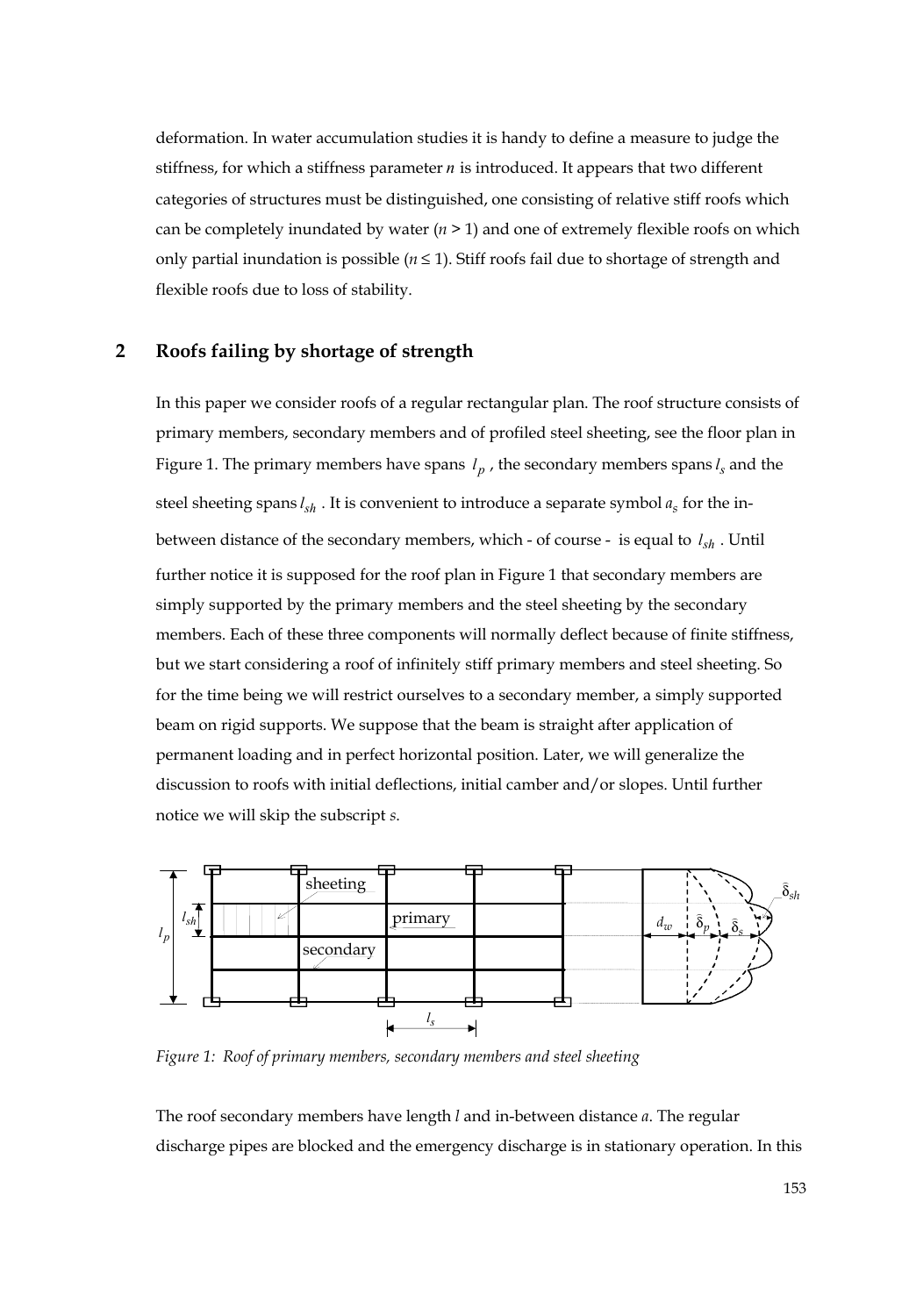paper the emergency discharge is always thought to be installed at the edge of the roof. It is assumed that a stable equilibrium state exists with a water level *d* above the support as shown in the left part of Figure 2. This water depth is the initial depth before the member starts to bend.



*Figure 2: Initial (left), real (mid) and idealized water loading (right)* 

The beam will deflect over a distance  $\hat{\delta}$  and the deflected shape is filled with water as is shown in the middle part of the figure. The water loading on the beam now consists of two parts, one homogeneously distributed over the span (initial water depth *d*) and one varying over the span (additional water with maximum depth  $\hat{\delta}$  ). From here on we work with homogeneously distributed loads only and substitute the varying part by a statically equivalent constant part with water depth δ. Statically equivalent means that the same bending moment occurs in the mid of the span. Assuming a sine shape of the deflection and introducing the specific water weight γ results in a half-wave sine shaped bending diagram with maximum value  $M = (\gamma a \hat{\delta}) l^2 / \pi^2$ . The equivalent homogeneously distributed load causes the bending moment  $M = (\gamma a \delta)l^2/8$ . Equating these moments yields  $\delta = 8/\pi^2 \approx 0.8\hat{\delta}$ . The factor 0.8 will play a key role in the theory and appears not to hold true for simply supported members only, but also applies for other support conditions. The initial water depth and the additional water depth having the same shape, we introduce the piston-spring model of Figure 3. The weightless piston represents the part of the roof surface above the considered support structure and the spring the support structure itself. The left part of the figure shows the empty state before the rain storm starts and the right-hand part the stationary state during the rain storm. The distance *d* includes the additional height above the emergency outlet needed to have the water flowing. The displacement δ is the average displacement discussed above. In fact, the support structure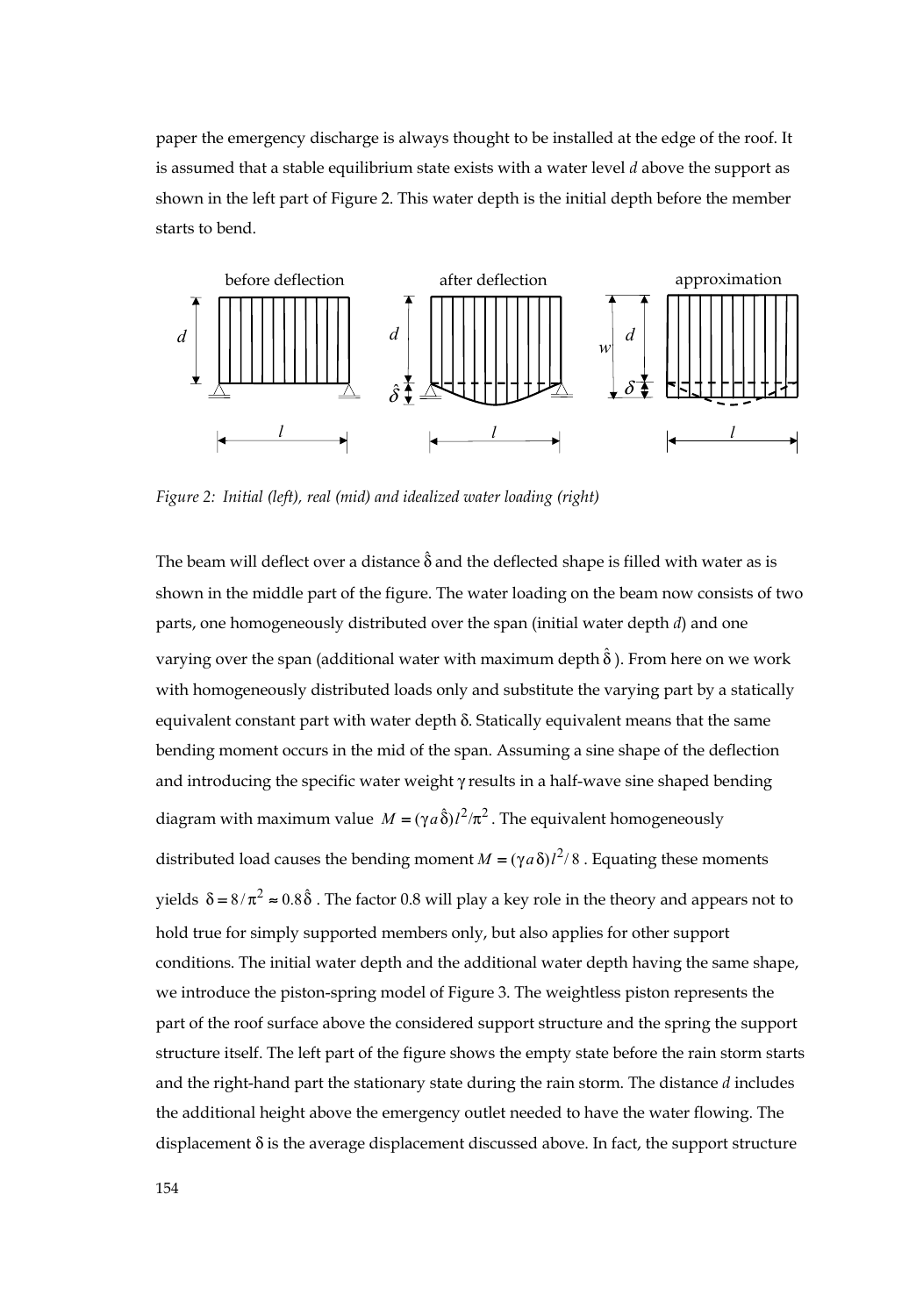is an elastic-plastic spring. When the force in the spring reaches a specific level, the friction element starts to slip keeping the supporting force constant. When this starts to occur the strength limit is reached.



*Figure 3: Piston-spring model of a roof member. Left without, right with water* 

It appears handy to introduce symbols *W* and *D,* of which *W* is used for the weight of one meter water on the piston and is expressed in kN/m and *D* is the spring stiffness, also expressed in kN/m. Note that the symbols *W* and *D* have the same units. It means that we can write for the load of the water and the resistance of the roof:

$$
F_{water} = W w
$$
  
(1)  

$$
F_{roof} = D \delta
$$

where *Fwater* is the total distributed water load over the span and *Froof* the total distributed load that can be resisted.

#### *2.1 Determination of W and D*

The calculation of *W* is straightforward. The area of the roof part which is assigned to the roof member is *al*, so the weight of one meter water on this roof part is:

$$
W = \gamma a l \tag{2}
$$

The stiffness *D* defines the relationship between the load *Froof* on the considered roof part and the equivalent displacement  $\delta$ . It depends on the support conditions. For the time being, we restrict ourselves here to a simply supported member. The relation between the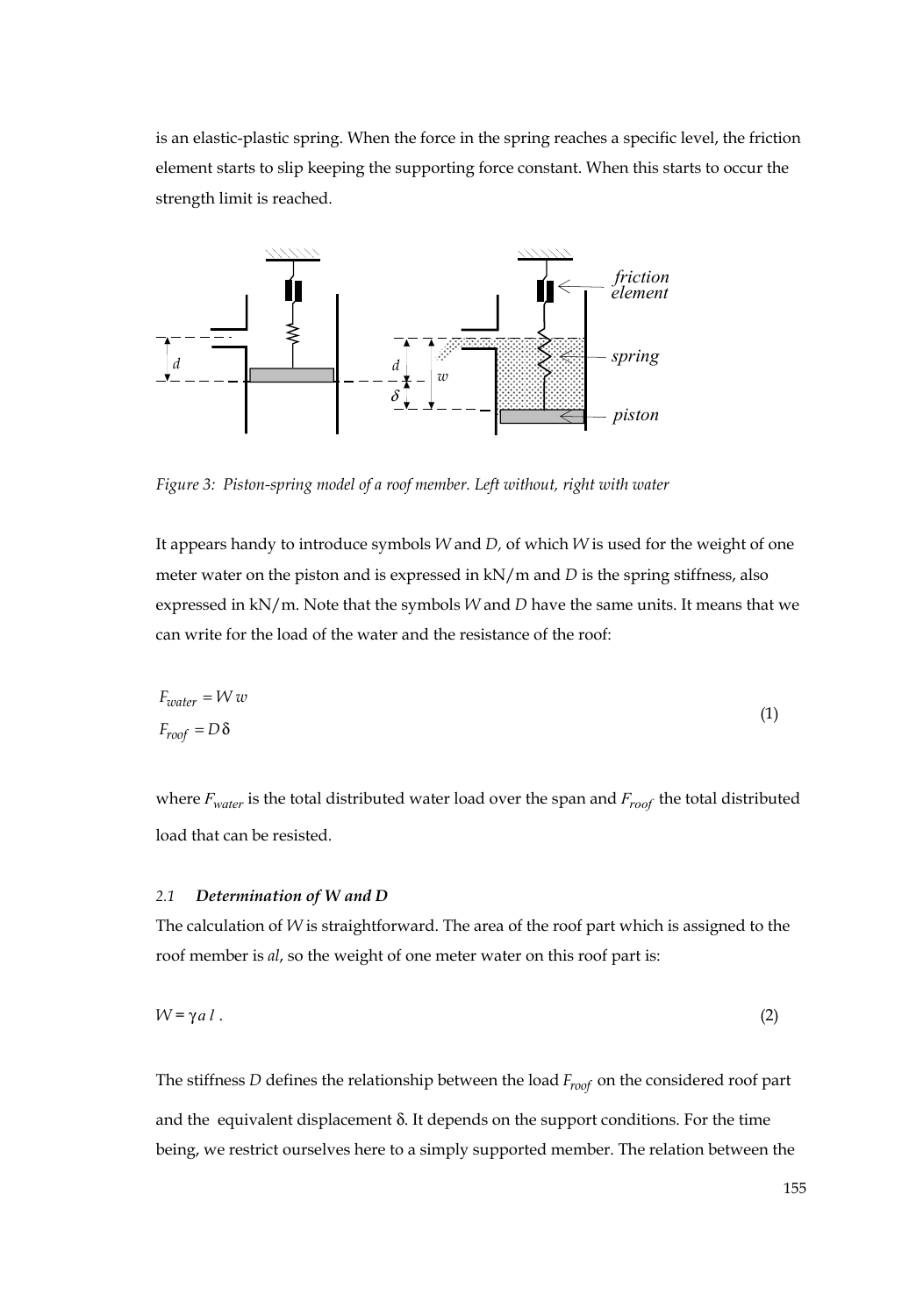resistance  $F_{\text{root}}$  and the equivalent displacement  $\delta$  is derived in the following way. For a homogenously distributed load *q* on the roof it holds  $\hat{\delta} = (5/384) \left( q l^4 / EI \right)$ . Multiplying both members of this relationship by 0.8 yields  $\delta = (1/96) (q l^4 / EI)$ . Next, we replace the complete load *ql* by  $F_{\text{roof}}$  and rearrange the relation, ending up with:  $F_{\text{roof}} = 96 \left( EI/l^3 \right) \delta$ . Hence:



*Figure 4: Graphical representation of the relationship between Fwater and Froof and w* 

# *2.2 Determination of n*

The two equations in (1) can be displayed in an *F - w* space as is done in Figure 4. It is clear that the two straight lines do only meet if  $D > W$ . For  $D = W$  the two lines are parallel and meet at an infinite value of *w* and for *D* < *W* no intersection can occur at all. So it is convenient to introduce the dimensionless stiffness parameter *n*:

$$
n = \frac{D}{W} \tag{4}
$$

If  $n > 1$  equilibrium exists, if  $n = 1$  equilibrium only exists for an infinite value of  $w$  (so of  $F_{water}$  ) and if  $n \leq 1$  no equilibrium state is found anymore. The model does not apply in that case. The equilibrium state is marked by the intersection of the two lines in the lefthand part of Figure 4. Elementary mathematics results into: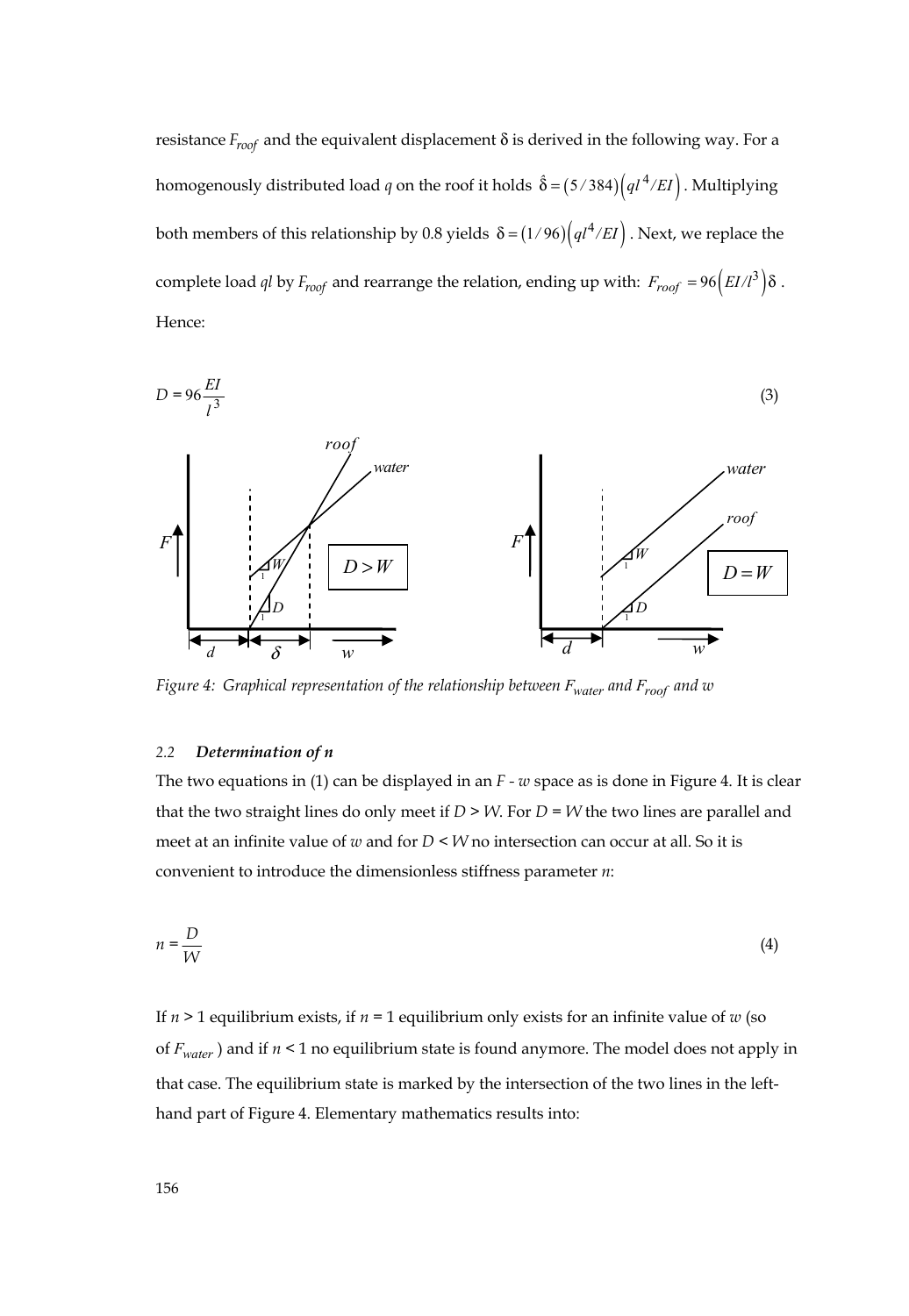$$
w = \frac{n}{n-1}d; \quad \delta = \frac{1}{n-1}d
$$
\n<sup>(5)</sup>

The factor  $n/(n-1)$  is an amplification factor, applied tot the initial water load *d* before accumulation. In practice, structural engineers will first design the roof taking permanent loading into account, as well as wind and snow loading and check afterwards if the roof will be safe for the extreme situation of water accumulation. So the structural engineer starts the water accumulation check on basis of a given span *l*, in-between distance *a*, member flexural rigidity *EI* and water depth *d*. This implies that he will work as follows. He determines *n*, computes the amplification factor *n*/(*n* – 1) and achieves at a water column  $w$  by application of equation (5) to  $d$ . From this the water load  $F_{water}$  is computed, which in turn, facilitates computing the bending moment *M*:

$$
F_{water} = Ww \tag{6}
$$

The homogeneously distributed water load is  $F_{water}/l$ , hence:

$$
M = \left(\frac{F_{water}}{l}\right)l^2/8 = Fl/8\tag{7}
$$

This moment *M* is added to the moment due to the permanent loading and a unity check for the total moment can be done as required by the governing design code. At this place a comment has to be made about the calculation of *n*. If we substitute (2) and (3) in (4) we find:  $n = 96 EI/(y a l^4)$ , which alternatively can be written as:

$$
n = \frac{EI}{EI_{cr}}, \text{ where } EI_{cr} = \frac{\gamma a l^4}{96} \tag{8}
$$

The critical flexural rigidity  $EI_{cr}$  depends on geometry and specific fluid weight only. In water accumulation literature the ratio  $n$  of *EI* and  $EI_{cr}$  is a familiar quantity, be it that the critical rigidity is always derived on basis of an assumed sine shape for the deflection. In that case  $\pi^4$  is found instead of 96, which is very close (difference 1.5%). Both values  $\pi^4$  and 96 follow from an assumption about the deflected shape, however, the assumption which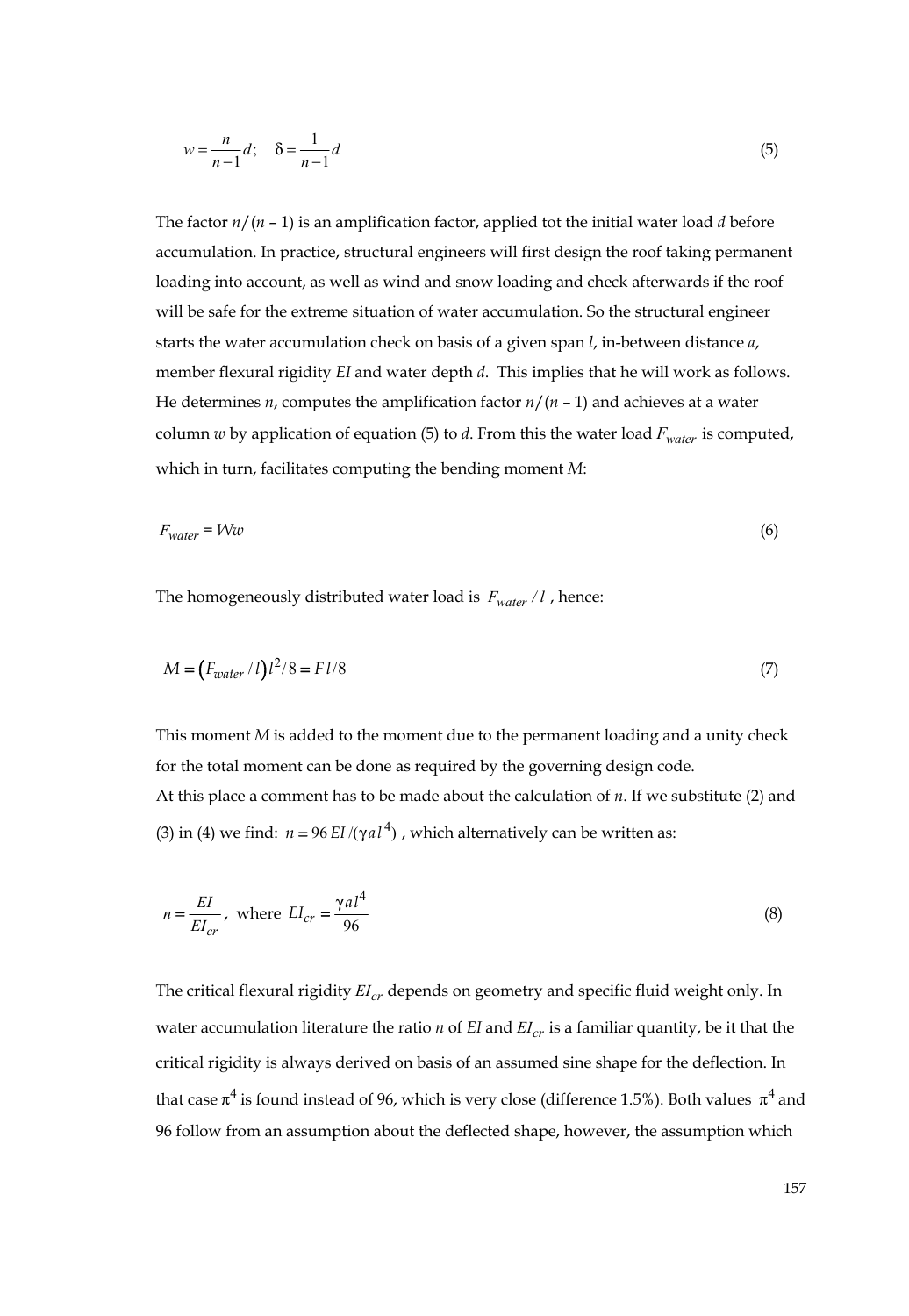leads to 96 is more general. The sine shape assumption is only valid for simply supported members, whilst the approach with the average water depth can be applied to all kinds of member end conditions.

# *2.3 Initial deflection and camber*

We can easily extend the discussion to roofs with an initial deflection due to permanent loading (or construction imperfections). Again the total roof area is covered with water. The mid-span value of the initial deflection is  $\hat{\delta}_i$  . This is replaced by the constant value  $\delta_i = 0.8 \hat{\delta}_i$  as shown in Figure 5a. The water depth at the edge of the roof is denoted by *dw* . In the computation of the bending moment we simply work with the effective water depth  $d = d_w + \delta_i$ .

We can also consider the case of camber. If a camber remains (maximum value  $\hat{\delta}_c$  ) after application of the permanent load we must introduce the value  $\delta_i = 0.8 \hat{\delta}_c$  in the computation and use the effective water depth  $d = d_w - \delta_c$ . This is shown in Figure 5b. In fact a camber is just an initial deflection with negative sign. De correctness of this approach has been confirmed by computer analyses with commercial software.



*Figure 5:* An initial deflection  $\delta_i$  increases the water column  $d_w$  and a camber  $\delta_c$  decreases it

#### *2.3.1 Application*

We consider a horizontal roof part with span  $l = 15$  m, simply supported secondary IPE 450 members, in-between distance  $a = 5$  m and  $EI = 7.09 \cdot 10^4$  kNm<sup>2</sup>. The profiled steel sheeting is supposed to be infinitely stiff. The initial deflection  $\hat{\delta}_i$  due to permanent loading is 0.016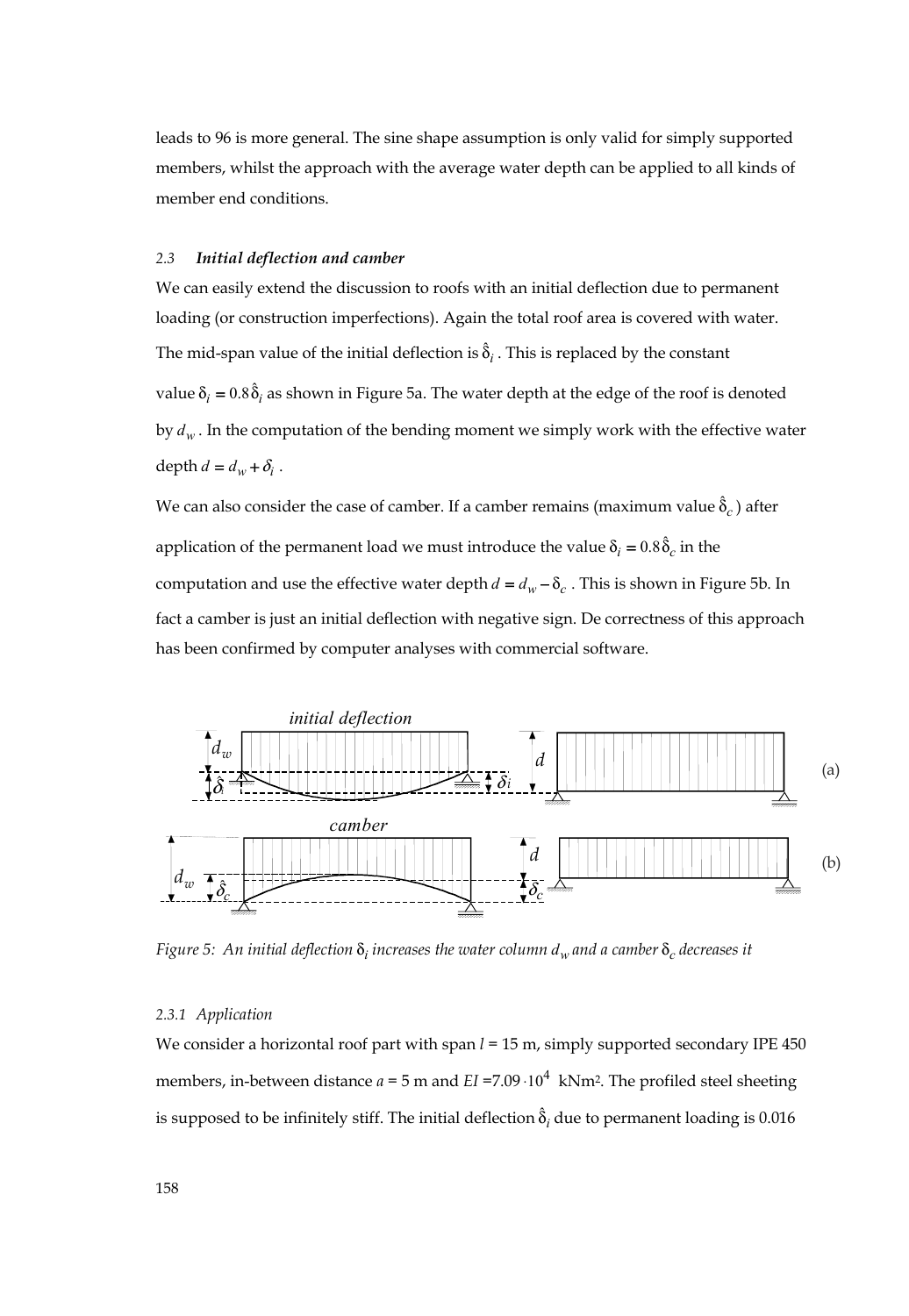m. The initial water depth is  $d_w = 0.10$  m. Here we restrict the application to the calculation of the bending moment due to water accumulation. The water depth is:

 $d = 0.8 \hat{\delta}_i + d_w = 0.8 \cdot 0.016 + 0.100 = 0.113$  m. The specific weight of water is γ = 10 kN/m<sup>3</sup>. The stiffness *D* is:

$$
D = \frac{96EI}{l^3} = \frac{96 \cdot 7.09 \cdot 10^4}{15^3} = 2017 \text{ kN/m}
$$

The specific water weight is:

 $W = \gamma a l = 10.5 \cdot 15 = 750 \text{ kN/m}.$ 

Hence:

$$
n = \frac{D}{W} = \frac{2017}{750} = 2.69
$$

The water column *w* is:

$$
w = \frac{n}{n-1}d = \frac{2.69}{1.69} \cdot 0.113 = 0.180 \text{ m}.
$$

The total water load is:

 $F_{water} = Ww = 750 \cdot 0.180 = 135 \text{ kN}.$ 

The bending moment in the member becomes:

$$
M = \frac{1}{8}F_{water}l = \frac{135 \cdot 15}{8} = 253 \text{ kNm}.
$$

For comparison: the commercial software package ESA.PT with functionality for water accumulation yields the same solution 253 kNm.

#### *2.3.2 Remark*

An alternative way to determine *n* is application of (8). This results, taking into account

$$
E_{steel} = 2.1 \cdot 10^8 \text{ kN/m}^2, \text{ into:}
$$
  
\n
$$
EI_{cr} = E \cdot \frac{\gamma a l^4}{96} = 2.1 \cdot 10^8 \cdot \frac{10.0 \cdot 5.0 \cdot (15.0)^4}{96} = 2.64 \cdot 10^4 \text{ kNm}^2.
$$
  
\n
$$
EI = 7.09 \cdot 10^4 \text{ kNm}^2.
$$
  
\n
$$
n = \frac{EI}{EI_{cr}} = \frac{7.09}{2.64} = 2.69.
$$

The same result is obtained as before.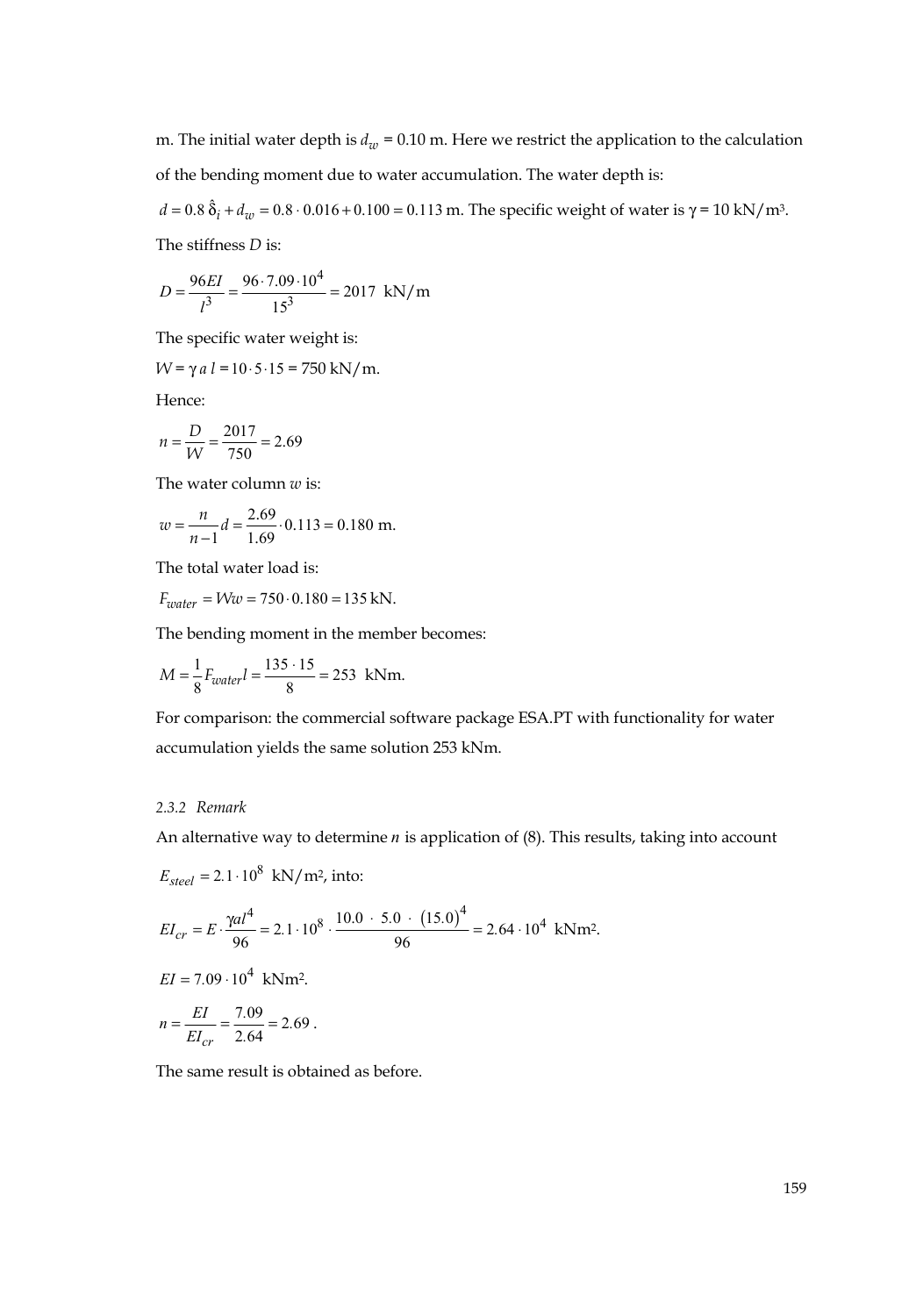#### *2.4 Various member end conditions*

So far it has been assumed that all roof members are simply supported. However, this is only one special case out of more possibilities, (case e in Figure 6). Secondary members may continue over primary members and, as a consequence, the secondary member behaves as clamped-in at both ends (case a). Profiled steel sheeting often has the length of two in-between distances of secondary members and will behave as two-span members continuing over a mid support. Both spans may be loaded by water (case c) or just one span (case d). Steel sheeting elements may also be placed jumping, in pattern (case b), such that they do not all end at the same secondary member but alternating to the one secondary member and the other. Figure 6 presents the deflection diagram for all these cases. If the stiffness of the simply supported member is set to 1 all other cases have a higher stiffness, called the *stiffness ratio,* given in Figure 6. Stiffnesses *D* are still calculated by equation (2), but must be multiplied by the stiffness ratio of the present case. The effect is that *n* increases for a given *EI*. Those who prefer the formula  $n = EI/EI_{cr}$  can reach the same effect if they divide  $EI_{cr}$  by the corresponding stiffness ratio. This way was chosen in the Dutch code supplementary [7].



*Figure 6: Stiffness ratio of various member end conditions (in case the preceding and/or the next member have a similar span)* 

The calculation of the bending moments needs extra attention. The bending moment diagram will differ from a simply supported member and the largest value of the moment can vary in place and magnitude. The bending moment diagrams corresponding with the different cases in Figure 6 are presented in Figure 7. One can still use equation (7) to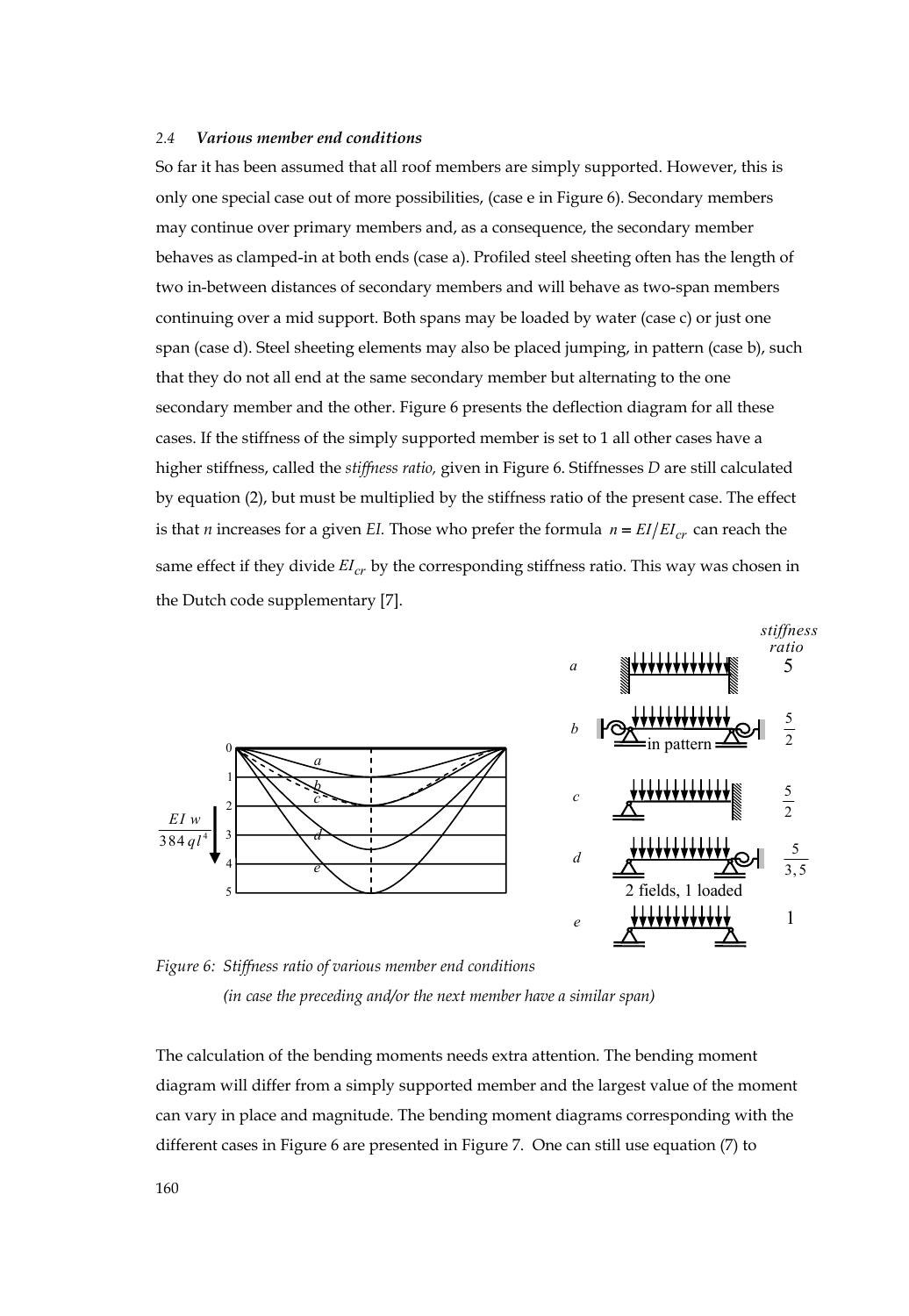calculate the bending moment, however multiplied by the *moment ratio* listed in the figure. A minus sign indicates that the moment occurs at a support. For steel sheeting in pattern (case b of Figure 7) it must be kept in mind that the computed moment is the average value along a support line. In reality the moment is in turn zero or maximum. Therefore, to calculate the real bending moment at the mid support of a two-span sheeting element in pattern the factor -1/2 must be multiplied by a factor 2, resulting into a moment ratio -1. Attention is drawn to the support reactions in case c of Figure 6 for steel sheeting not in pattern. They are not equally divided over the supports, and the increase of the mid support reaction is 25%. One can account for this by increasing  $a<sub>s</sub>$  with a factor 1.25 when calculating *Ws* .



*Figure 7: Moment ratio for various member end conditions (in case the preceding and/or next member have a similar span)* 

#### *2.5 Composed roof systems*

The approach is easily generalized to roof systems composed of *primary members*, *secondary members* and *profiled steel sheeting*. For the definition of the lengths  $l_p$ ,  $l_s$  and  $l_{sh}$  of the primary members, secondary members and steel sheeting respectively it is referred to Figure 1. Similarly, for convenience, the in-between distances  $a_p$ ,  $a_s$  and  $a_{sh}$  are introduced, of which  $a_p = l_s$  and  $a_s = l_{sh}$ . We consider a roof part which corresponds with one primary member, so a roof area of length  $l_p$  and width  $a_p$ . This primary field is divided in  $N_s$  secondary fields ( $N_s$  = 4 in Figure 1). It is presupposed that the number of secondary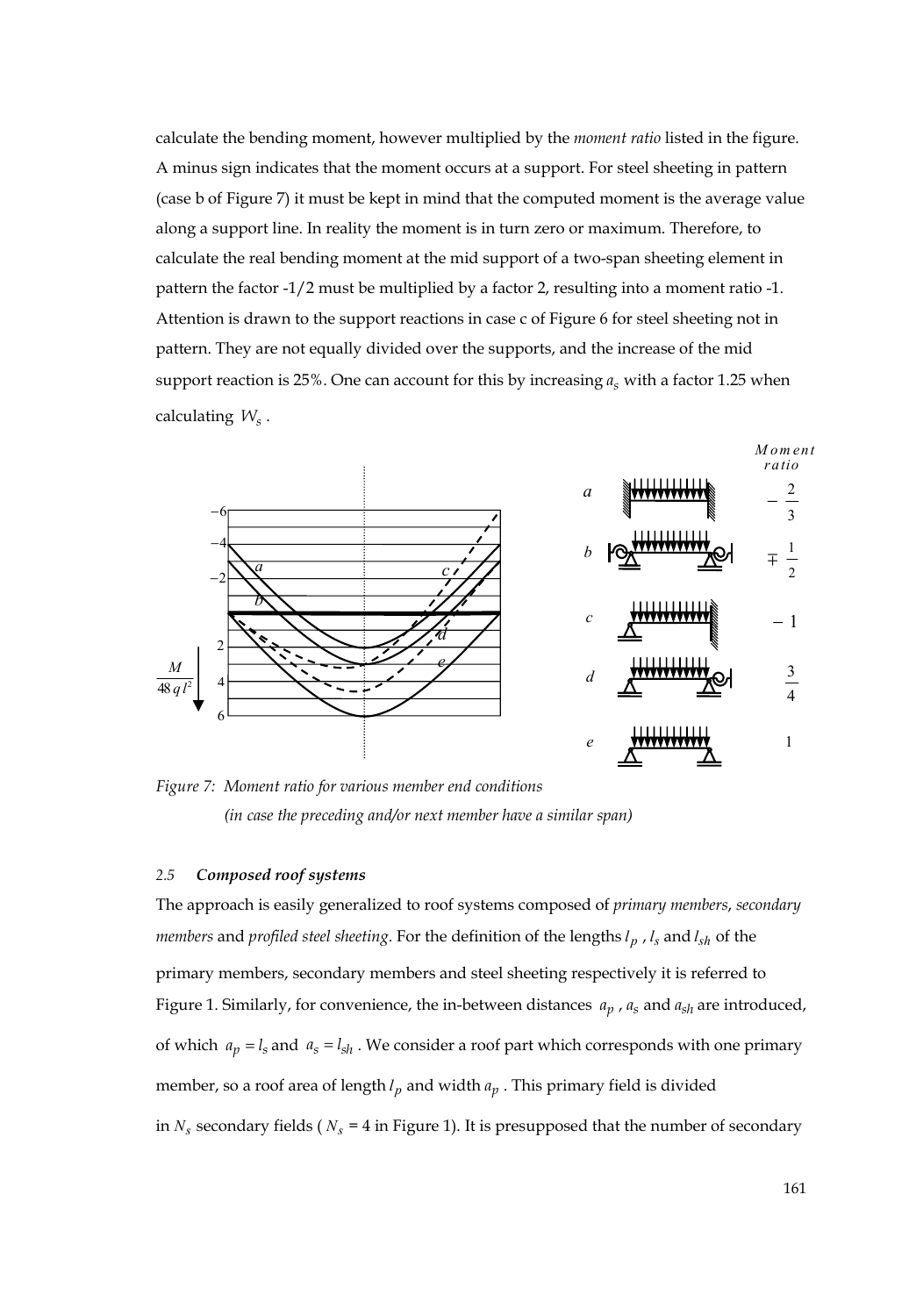members is sufficiently big to assume that the loading on the primary members is homogeneously distributed. The same applies for the loading due to the steel sheeting on the secondary members. Product information of profiled steel sheeting for roofing specifies flexural rigidity per meter width of the sheeting. Therefore,  $a_{sh} = 1$  m and  $N_{sh}$  steel sheeting members occur, each one meter wide. The same water load  $F_{water}$  (=  $Ww$ ) must be carried by the primary member, the  $N_s$  secondary members and the  $N_{sh}$  steel sheeting elements, because *W* is common to all. Therefore, to determine  $N_{sh}$  a summation must be done over all secondary fields in the roof part under consideration (area  $a_p l_p$ ). We start assuming that all members are simply supported. The total displacement is a summation of the separate deflection of the primary members, secondary members and steel sheeting. Each of the composing elements can be modelled by its own spring and the three springs act as a series chain, see Figure 8.

Each of the springs will be loaded by the same water load *Ww*. We apply equation (2), taking  $l_p$  for *l* and  $a_p$  for *a*:

$$
W = \gamma a_p l_p \tag{9}
$$



*Figure 8: Series chain of springs for a composed roof system* 

As before, we define the stiffness  $D_p$  of the primary member. Because *W* is related to the roof part with area  $a_p l_p$ , all stiffnesses must be computed for this area. The joint stiffness of  $N_s$  secondary members is  $D_s$  and the joint stiffness of  $N_{sh}$  steel sheeting members  $D_{sh}$ .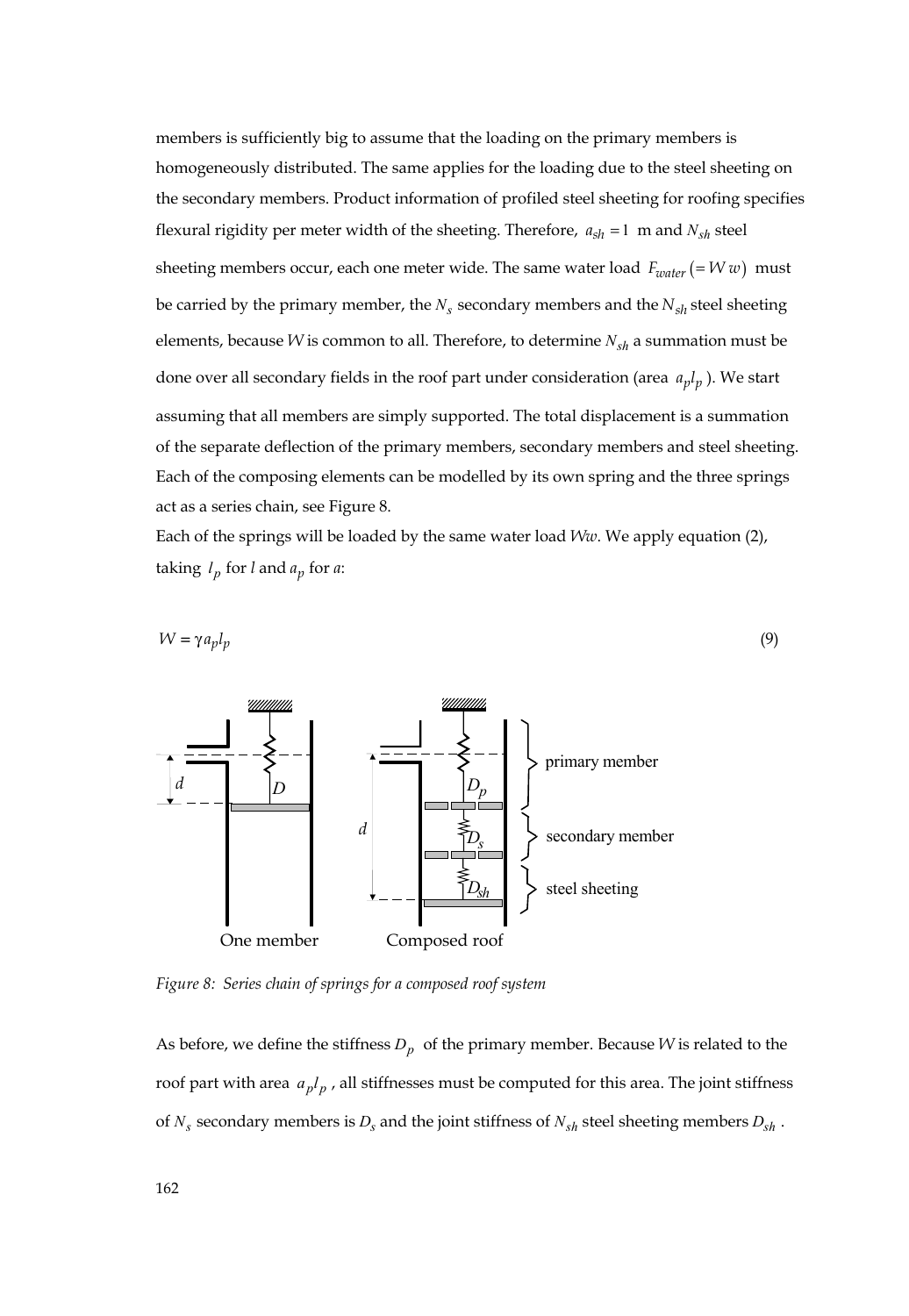For a series chain of springs we must add the reciprocal values to find the stiffness *D* of the total system:

$$
\frac{1}{D} = \frac{1}{D_p} + \frac{1}{D_s} + \frac{1}{D_{sh}}
$$
(10)

Formulae (4), (5) and (6) still apply to calculate *n*, *w* and *Fwater* . Because the water load  $F_{water}$  holds for the area  $a_p l_p$ , the bending moments in each primary member, each secondary member and per meter width of steel sheeting become respectively:

$$
M_{p} = \frac{1}{8} F_{water} l_{p} ; \quad M_{s} = \frac{1}{8} \frac{F_{water} l_{s}}{N_{s}} ; \quad M_{sh} = \frac{1}{8} \frac{F_{water} l_{sh}}{N_{sh}}
$$
(11)

Formula (10) can be presented in another way if we multiply both the left-hand and righthand member of the equation by *W.* Then it reads:

$$
\frac{1}{n} = \frac{1}{n_p} + \frac{1}{n_s} + \frac{1}{n_{sh}}
$$
(12)

This equation is possibly more enjoyable to structural engineers because they can calculate  $n_s$  for one secondary member and  $n_s$  for a steel sheeting part of one meter width. It is indifferent if they prefer to determine *n* as the ratio of *D* and *W* or like to determine it as the ratio of *EI* and  $EI_{cr}$ . In the latter case  $EI_{cr}$  is determined for the primary member, the secondary member and for a one meter wide sheeting element respectively. From these values  $n_p$ ,  $n_s$  and  $n_{sh}$  are computed and substitution in (12) yields  $n$  of the system.

### *2.5.1 Application*

The horizontal roof exists of primary members HEA 900 of length  $l_p$  = 20 m and  $EI_p$  = 886400 kNm<sup>2</sup> and secondary members IPE 300 of length  $l_s = 10$  m and  $EI_s = 17600$  kNm<sup>2</sup>. The secondary members, in-between distance 5 m, continue over the primary members. Now case **a** in Figure 6 applies, and the stiffness ratio is 5. The deformation of the steel sheeting is not taken into account. In this problem is:  $d_w$  = 150 mm. We restrict ourselves to the calculation of the moment due to water. A roof part between two primary members is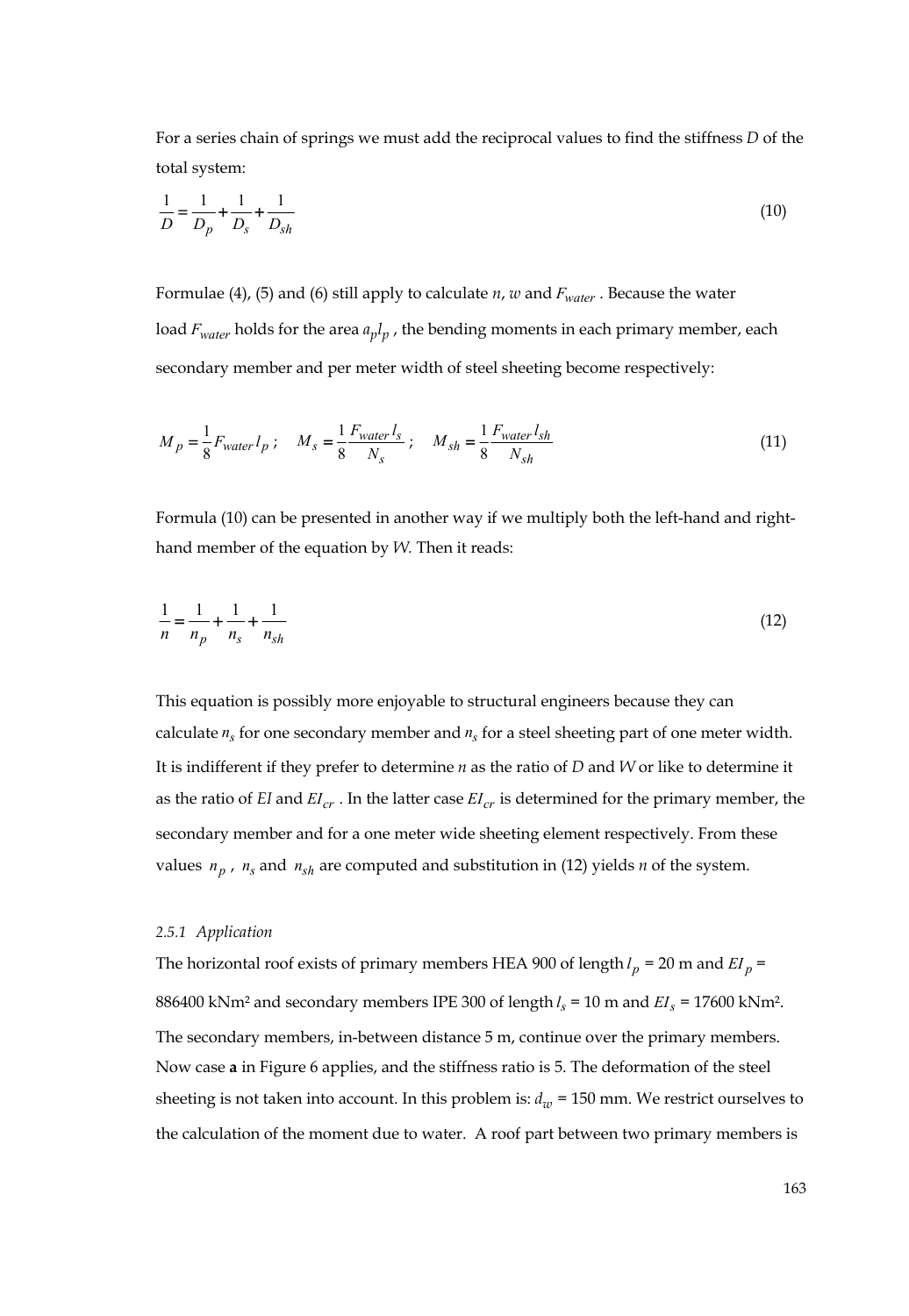considered. The number of secondary member fields is  $N_s = 4$ . The deflections due to permanent loading of the primary and secondary members are 12.5 mm and 2.2 mm respectively. In the model 80% of these values is taken as initial displacement (roundedoff):  $\delta_{ip}$  = 10 mm en  $\delta_{is}$  = 2 mm. So we start from:  $d$  = 0.150 +0.010+0.002 = 0.162 m. The

following calculations are done successively:

$$
W = \gamma a_p l_p = 10 \cdot 10 \cdot 20 = 2000 \text{ kN/m}
$$

$$
D_p = \frac{96EI_p}{l_p^3} = \frac{96.886400}{20^3} = 10640 \text{ kN/m}
$$
  
\n
$$
D_s = 5 \cdot \frac{96N_sEI_s}{l_s^3} = 5 \cdot \frac{96.4 \cdot 17600}{10^3} = 33790 \text{ kN/m}
$$
  
\n
$$
\frac{1}{D} = \frac{1}{D_p} + \frac{1}{D_s} = \frac{1}{10640} + \frac{1}{33790} = \frac{1}{8090}
$$
  
\n
$$
n = \frac{D}{W} = \frac{8090}{2000} = 4.045 \text{ m}
$$
  
\n
$$
w = \frac{n}{n-1}d = \frac{4.045}{3.045} \cdot 0.162 = 0.215
$$
  
\n
$$
F_{water} = W/w = 2000 \cdot 0.215 = 430 \text{ kN}
$$

$$
M_p = \frac{1}{8} F_{water} l_p = \frac{1}{8} \cdot 430 \cdot 20 = 1075 \text{ kNm}
$$

$$
M_s = -\frac{1}{12} \frac{F_{water} l_s}{N_s} = -\frac{1}{12} \cdot \frac{430 \cdot 10}{4} = -89.6 \text{ kNm (at support)}
$$

For comparison, the commercial software ESA.PT yields the results 1060 kNm and -93.6 kNm, in the model 1.4% and 4.3% error respectively.

# *2.5.2 Remark*

We could have calculated  $n_p$  and  $n_s$  for the separate members and deduce  $n$  for the total

roof from them. One obtains the same result:

$$
n_p = D_p / W = 10640 / 2000 = 5.320
$$
  

$$
n_s = D_s / W = 33790 / 2000 = 16.895
$$

$$
\frac{1}{n} = \frac{1}{n_p} + \frac{1}{n_s} = \frac{1}{5.320} + \frac{1}{16.895} = \frac{1}{4.045}.
$$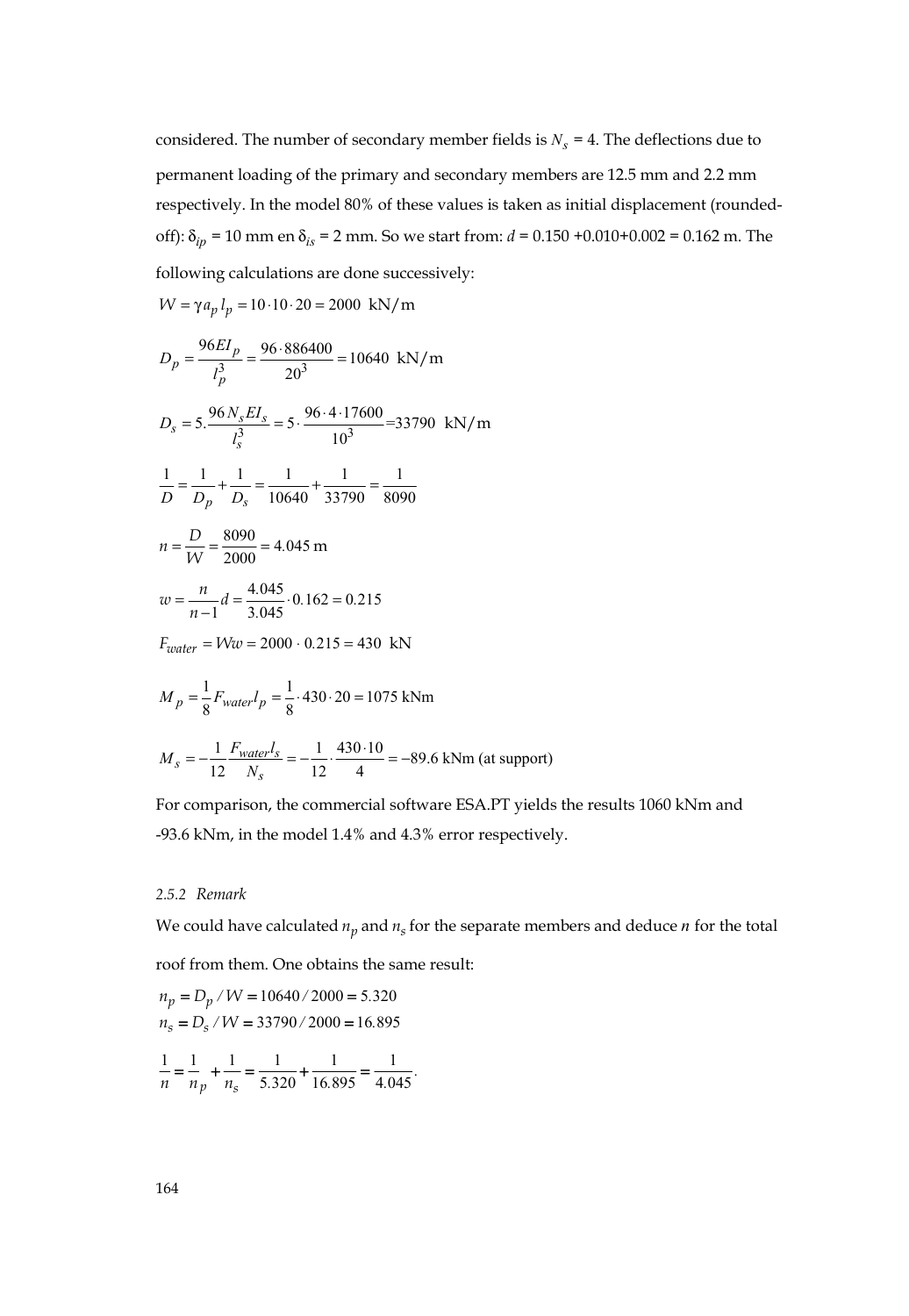Again, the same value for *n* is found if we compute it from  $EI/EI_{cr}$  instead from  $D/W$ . It must only be kept in mind that we now do not multiply by the stiffness ratio *sr*, but have to divide  $EI_{cr}$  by it.

$$
EI_{p,cr} = \frac{\gamma a_p l_p^4}{96} = \frac{10.0 \cdot 10.0 \cdot (20.0)^4}{96} = 16.667 \cdot 10^4 \text{ kNm}^2
$$
  
\n
$$
EI_{s,cr} = \frac{1}{sr} \cdot \frac{\gamma a_s l_s^4}{96} = \frac{1}{5} \cdot \frac{10.0 \cdot 5.0 \cdot (10.0)^4}{96} = 0.1042 \cdot 10^4 \text{ kNm}^2
$$
  
\n
$$
n_p = \frac{EI_p}{EI_{p,cr}} = \frac{88.64}{16.667} = 5.318
$$
  
\n
$$
n_s = \frac{EI_s}{EI_{s,cr}} = \frac{1.76}{0.1042} = 16.89
$$

We obtain the same value *n* for the roof system:

$$
\frac{1}{n} = \frac{1}{n_p} + \frac{1}{n_s} = \frac{1}{5.318} + \frac{1}{16.89} = \frac{1}{4.045}.
$$

# *2.6 Sloping roof*

The application of a slope is an efficient way to improve the insensitivity of flat roofs to water accumulation. We study the effect of a slope by means of a roof with a pitch *a* and initial displacement  $\delta_i$  as drawn in the left-hand part of Figure 9. Practical pitch values are between 1 and 2 percent, so  $\alpha$  varies between 0.01 and 0.02. As long as the roof is fully covered with water, the mid-span water depth can be accurately chosen as *d*. In fact, the asymmetric moment diagram is replaced by a symmetric diagram with the same value at mid-span. The formula for *d* is:

$$
d = d_w + \delta_i - \frac{1}{2}\alpha l \tag{13}
$$

If the water surface is lower than the roof peak, a dimensionless parameter  $p$  is introduced, which is zero if no water occurs on the roof and is 1 if the water reaches the roof peak; see the mid part of Figure 9. The bending moment diagram is getting more asymmetric than for the fully covered roof, but still the diagram can be replaced by a symmetric one with the same value mid-span. It appears that the factor  $\frac{1}{2}$  in equation (20) must be replaced by a factor *c*: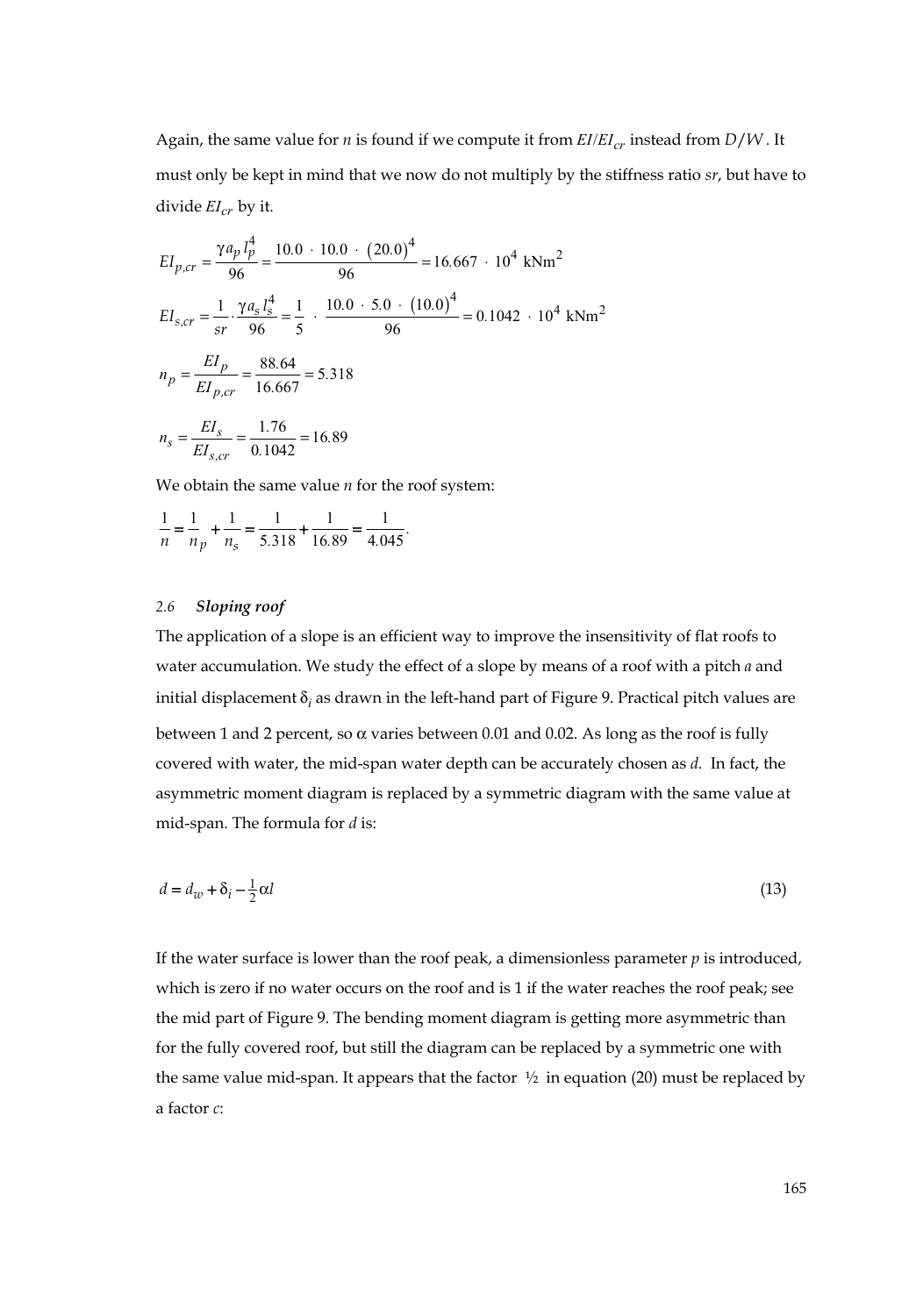in which *c* depends on *p*. The relation between parameters *c* and *p* is plotted in the righthand part of Figure 9. It was derived on basis of computational results for different *n*-values, reported in [2]. These results fit nicely in the present model if *c* is chosen as function of *p* as shown in Figure 9.



*Figure 9: Sloping roof completely under water (left) and partially (middle). Relation between c and p (right)* 

Structural engineers who want to work with the relationship in the program Excel can work accurately with the formula:

$$
c = 0.5 - 0.3(1 - p)^{2} - 0.2(1 - p)^{3}
$$
\n(15)

The reader is reminded of the statement that the model is valid for values *n* > 1. The discussed approach is at least accurate for values  $\frac{1}{2} \leq p \leq 1$  and in this domain *c* keeps close to ½. If smaller *p* values must be considered, usually other problems will arise, which will be discussed hereafter in Chapter 3. In a composed roof with pitch additional attention must be paid to the calculation of the bending moment in the profiled steel sheeting. The piston-spring model tacitly presupposes that each member in a given category is more or less equally loaded and the maximum loaded member occurs somewhere in the mid of the members of the category under consideration. However, this is not true for the steel sheeting. Most probably, the highest water column will occur on top of the steel sheeting element at the edge. Therefore, in case of sloping roofs, a second calculation must be done for the edge element with supports that are supposed to be infinitely rigid.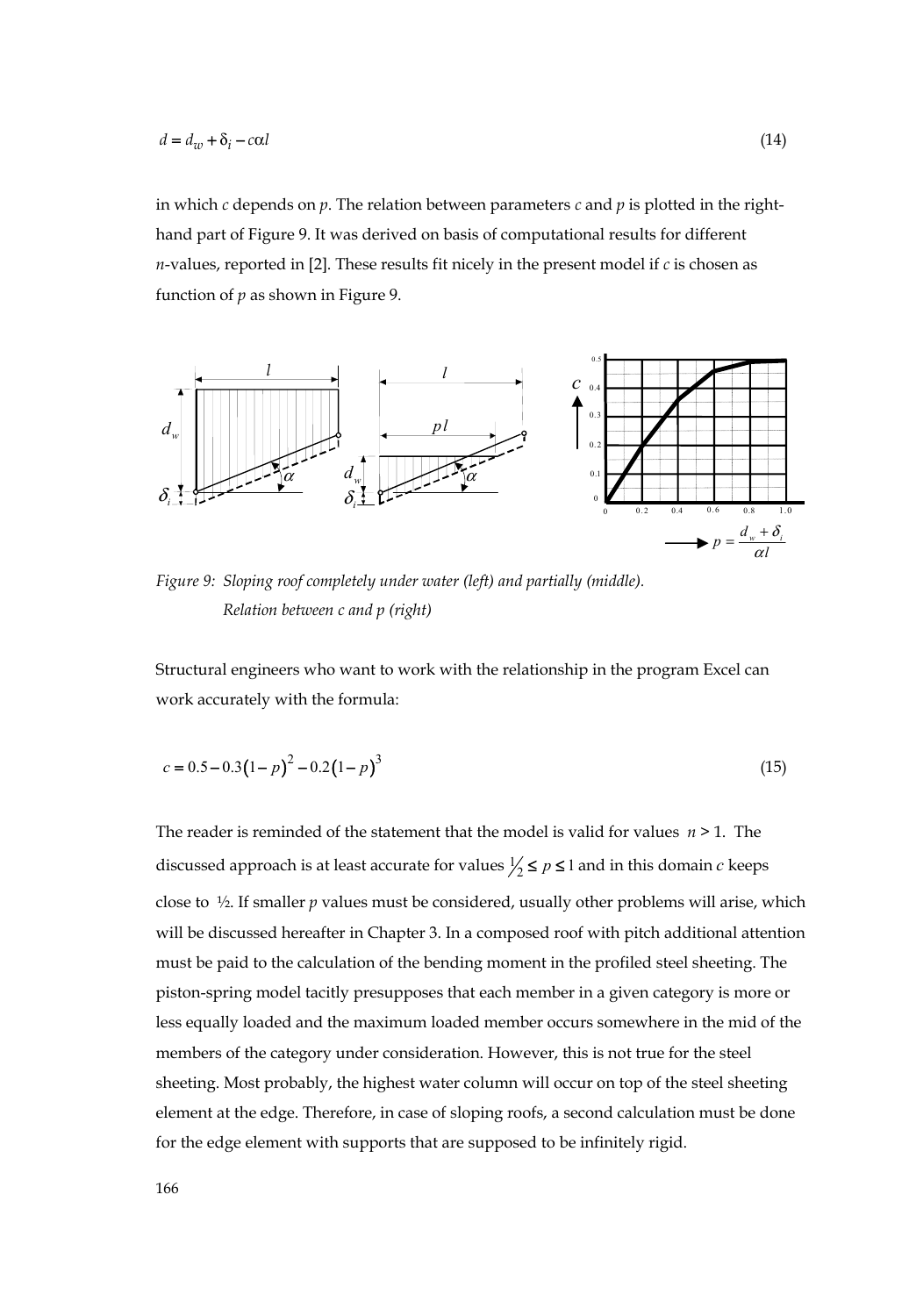## *2.6.1 Application*

A roof is considered existing of simply supported IPE 270 sections (here denoted as secondary members ) of length  $l_s = 10$  m en  $EI_s = 12160$  kNm<sup>2</sup> and steel sheeting of length  $l_{sh}$  = 4.5 m and  $EI_{sh}$  = 157.5 kNm<sup>2</sup>/m. The steel sheeting has the length of two fields and is placed in pattern. Its deformation is taken into account. The pitch of the roof is 16 mm/m, so  $\alpha$  = 0.016. The parabolic camber of the secondary members is 20 mm at midspan, so  $\delta_c = 0.8 \cdot 0.020 = 0.016$  m. The initial water depth at the edge is  $d_w = 116$  mm. We consider a roof part between two secondary members, for which  $N_{sb} = 10$ . The dead weight of the secondary member is 0.36 kN/m and the dead weight of the steel sheeting, insulation and roof covering is  $0.40 \text{ kN/m}^2$ . The calculation procedure is done in six steps.

#### *Step 1. Initial moments due to permanent loading*

Permanent loading and moments due to secondary members and roofing:

 $F_{i,s}$  = 10 · 0.36 + 0.40 · (10 · 4.50) = 21.6 kN  $F_{i,sh} = 0.40 \cdot (10 \cdot 4.50) = 18.0 \text{ kN}$ 

The reader is reminded of the fact that loads are always calculated for the same roof part area. The moments in each secondary member and 1 meter wide sheeting are respectively:

$$
M_{i,s} = \frac{1}{8} F_{i,s} l_s = \frac{1}{8} \cdot 21.6 \cdot 10 = 27.0 \text{ kNm (at mid-span)}
$$
  

$$
M_{i,sh} = -\frac{1}{8} \frac{F_{i,sh} l_{sh}}{N_{sh}} = -\frac{1}{8} \cdot \frac{18.0 \cdot 4.5}{10} = -1.01 \text{ kNm/m (at support)}
$$

#### *Step 2. Calculation of initial deflections*

Because the steel sheeting has the length of two spans and is placed in pattern the stiffness ratio is 2.5, see Figure 6.

$$
D_s = \frac{96EI_s}{l_s^3} = \frac{96.12159}{10^3} = 1167 \text{ kN/m}
$$

$$
D_{sh} = \frac{5}{2} \cdot \frac{96N_{sh}EI_{sh}}{l_{sh}^3} = \frac{5}{2} \cdot \frac{96 \cdot 10 \cdot 157.5}{4.5^3} = 4148 \text{ kN/m}
$$

Deflection due to permanent loading:

$$
\delta_{is} = \frac{F_{i,s}}{D_s} = \frac{21.6}{1167} = 0.019 \text{ m}; \quad \delta_{i,sh} = \frac{F_{i,sh}}{D_{sh}} = \frac{18.0}{4148} = 0.004 \text{ m}.
$$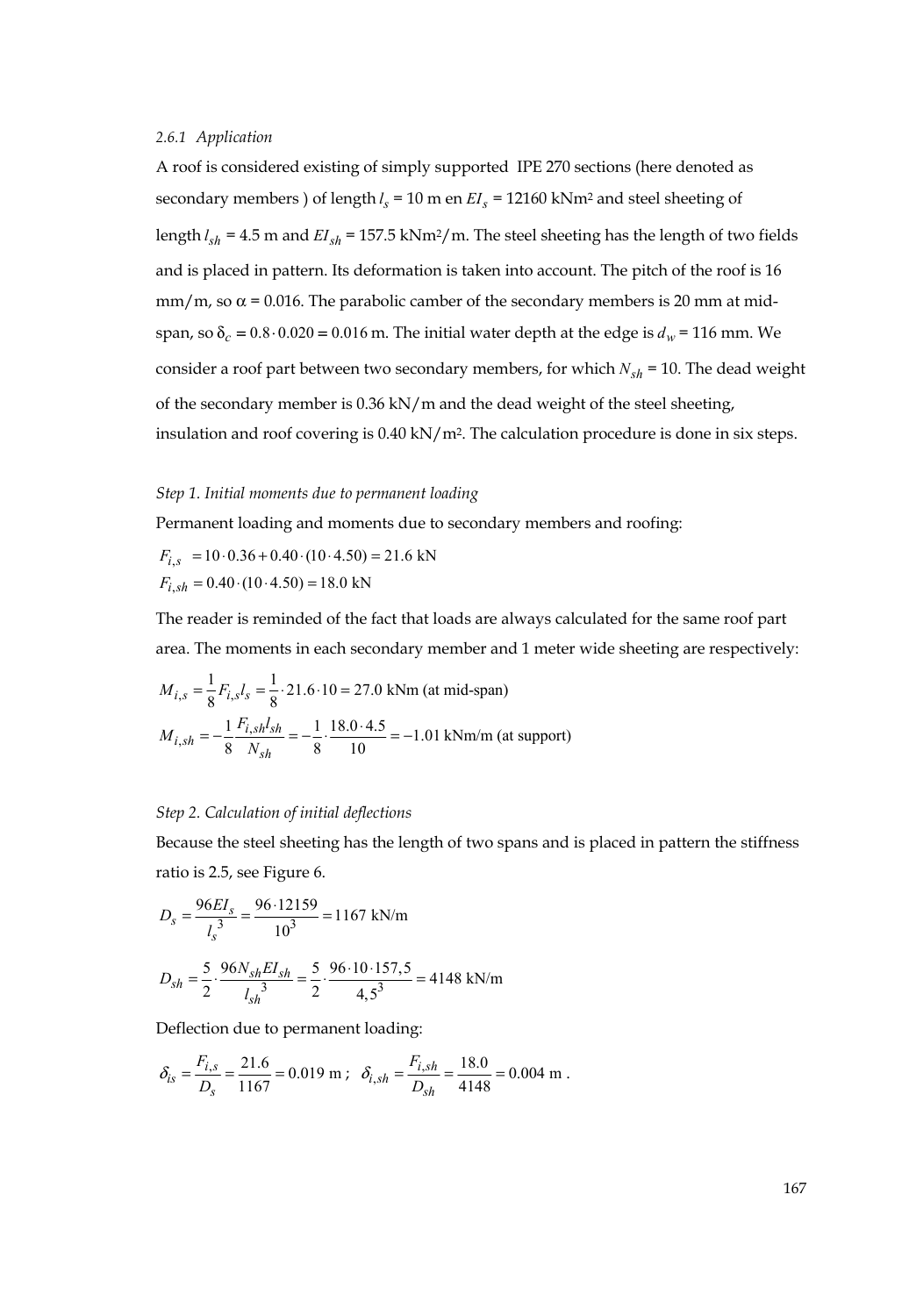*Step 3. Calculation of n, d and w*

 $W = \gamma a_s l_s = 10 \cdot 10 \cdot 4.5 = 450 \text{ kN/m}$ 

$$
n_s = \frac{D_s}{W} = \frac{1167}{450} = 2.59
$$
  

$$
n_{sh} = \frac{D_{sh}}{W} = \frac{4148}{450} = 9.32
$$
  

$$
\frac{1}{n} = \frac{1}{n_s} + \frac{1}{n_{sh}} = \frac{1}{2.59} + \frac{1}{9.352} = \frac{1}{2.02}
$$

The same result is found if  $n_s$  and  $n_{sh}$  are calculated from *EI* and  $EI_{cr}$ .

$$
\delta_i = \delta_{i,s} + \delta_{i,sh} - \delta_c = 0.018 + 0.004 - 0.016 = 0.006 \text{ m}
$$

$$
d_w = 0.116 \text{ m}
$$

$$
p = \frac{d_w + \delta_i}{\alpha l} = \frac{0.116 + 0.006}{0.016 \cdot 10} = 0.76
$$

 $c = 0.48$  (read from Figure 9)

$$
d = d_w + \delta_i - c\alpha l = 0.116 + 0.006 - 0.48 \cdot 0.160 = 0.045 \text{ m, see formula (14)}
$$

$$
w = \frac{n}{n-1}d = \frac{2.02}{1.02} \cdot 0.045 = 0.089 \text{ m}
$$

*Step 4. Calculation of water load and moments* 

$$
F_{water} = Ww = 450 \cdot 0.089 = 40.1 \text{ kN}
$$
  
\n
$$
M_s = \frac{1}{8} F_{water} l_s = \frac{1}{8} \cdot 40.1 \cdot 10 = 50.1 \text{ kNm}
$$
  
\n
$$
M_{sh} = -\frac{1}{8} \frac{F_{water} l_{sh}}{N_{sh}} = -\frac{1}{8} \cdot \frac{40.1 \cdot 4.5}{10} = -2.25 \text{ kNm/m}.
$$

*Step 5. Extra calculation for steel sheeting at the edge of the roof*   $d_{sh} = d_w + \delta_{i, sh} = 0.116 + 0.004 = 0.120$  m

$$
w_{sh} = \frac{n_{sh}}{n_{sh} - 1} d_{sh} = \frac{9.22}{9.22 - 1} \cdot 0.120 = 0.135 \text{ m}
$$

$$
W_{sh} = \gamma \cdot 1 \cdot l_{sh} = 10 \cdot 1 \cdot 4.5 = 45 \text{ kN/m}
$$

$$
F_{water, sh} = W_{sh} w_{sh} = 45 \cdot 0.135 = 6.08 \text{ kN}
$$

$$
M_{sh}^{edge} = -\frac{1}{8}F_{water, sh}l_{sh} = -\frac{1}{8} \cdot 6.08 \cdot 4.5 = -3.42 \text{ kNm/m}
$$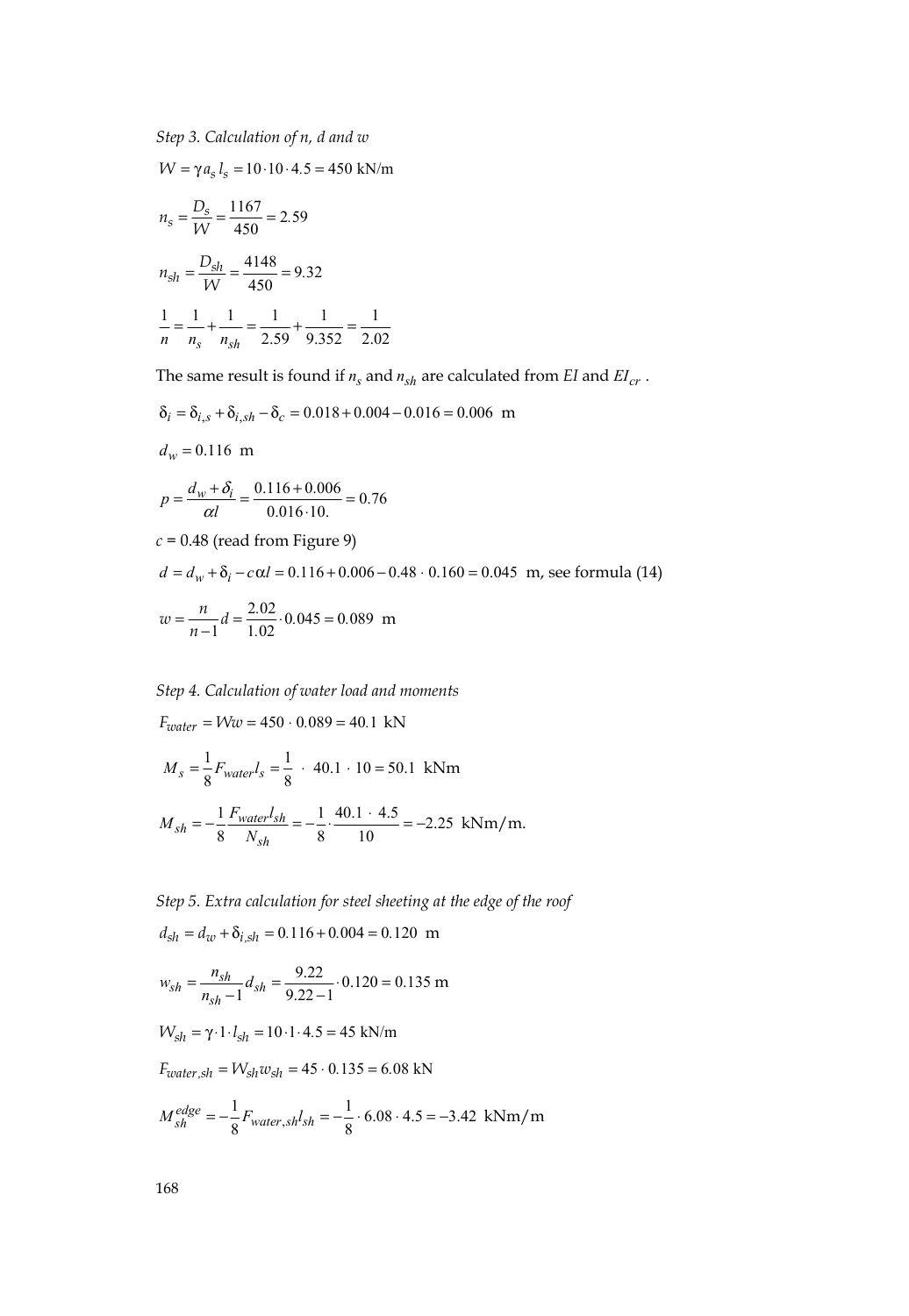This value is larger than the earlier calculated moment  $M_{sh}$  and thus normative.

*Step 6. Comparison* 

The following moments must be used in the unity check:

Secondary member:  $M_{i,s} = 27.0 \text{ kNm}$ ;  $M_s = 50.1 \text{ kNm}$ .

Steel sheeting:  $M_{i, sh} = -1.01$  kNm/m;  $M_{sh} = -3.42$  kNm/m.

The input in the unity check will be (partial safety factor 1.2 for permanent load and 1.3 for water load):

 $M_s = 1.2 \cdot 27.0 + 1.3 \cdot 50.1 = 97.5 \text{ kNm}$  $M_{sh} = -1.2 \cdot 1.01 - 1.3 \cdot 3.42 = -5.63$  kNm/m.

The solution by the commercial software ESA.PT is: 93.9 kNm and -5.54 kNm/m respectively. The maximum deviation is only 4%.

# **3 Roofs failing by loss of stability**

The method in the preceding chapter is not applicable to roofs with *n* < 1, however such roofs are really built. Many light-weight steel roofs fall in this category. It appears in practice that they can carry loads in a stable state if two conditions are met. The roof must be sloped and only be covered over a small part of its area ( $p \ll 1$ ), see Figure 10, where a situation for small  $p$  is sketched. It goes without saying that symmetry in displacement and moment diagram does not occur anymore, which tacitly was the starting point of the piston-spring model. Therefore it is replaced by an alternative model which is able to meet asymmetry, shown in Figure 11. The flat inclined roof is modelled by two rigid bars connected to each other by an elastic rotational spring. The position of the spring is not fixed, but keeps continuously in the middle of the expanding water surface. For raising water height the rotational spring moves in the end towards the middle of the span. In Figure 11 the position of the spring is shown for two different values of  $d_w$ . Formula's (4) and (8) for the determination of *n* are applicable again. In the limit case of a fully covered, sufficiently stiff roof the model yields the same results as the piston-spring model. However, for partially covered, very flexible roofs, the response is completely different. Full derivations for the model have been reported in [1]. Here an overview of the findings will be given and their consequences are discussed.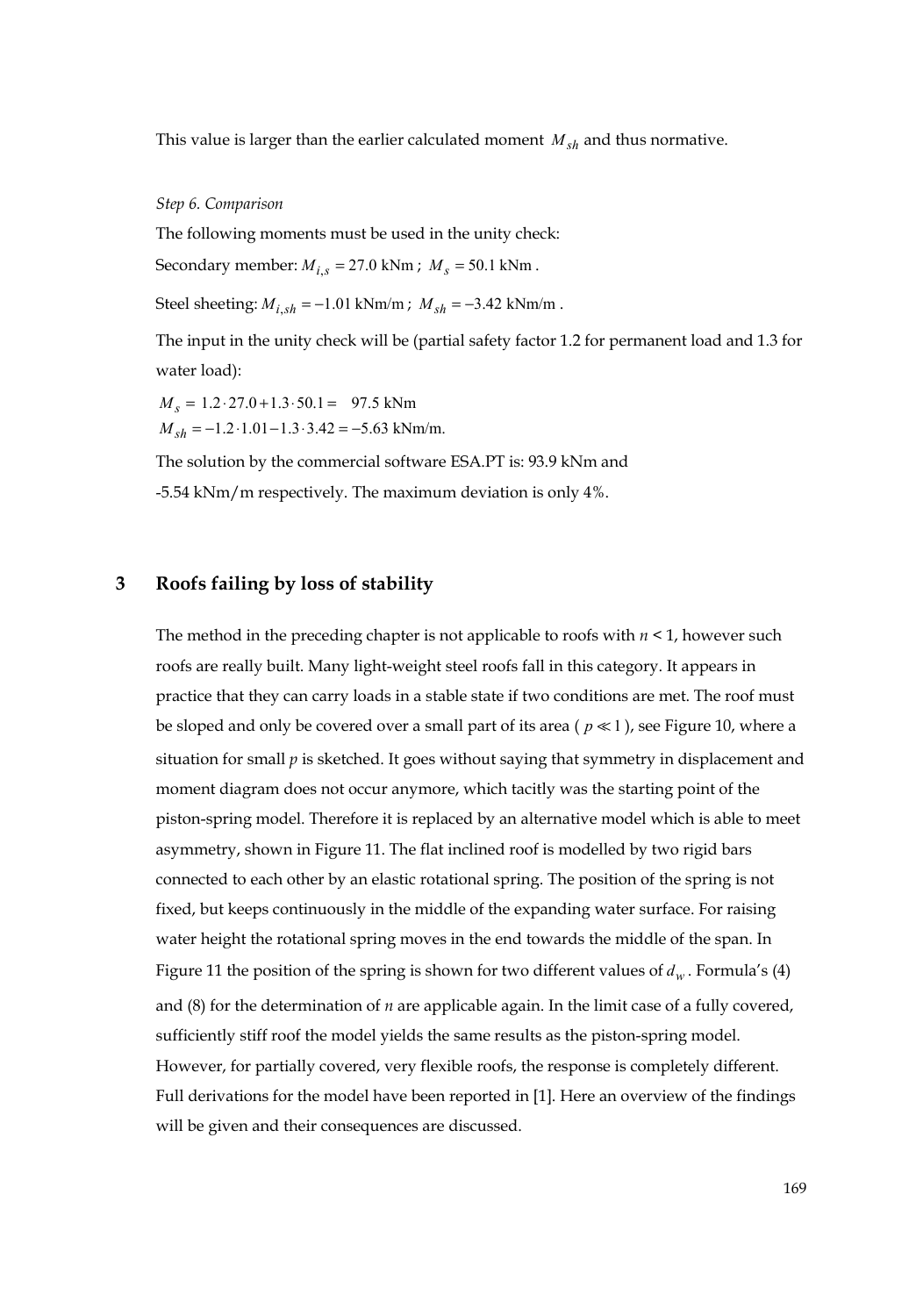

*Figure 10: Example of extremely flexible roof (* $p \ll 1$ *)* 



*Figure 11: The bar-spring model; an alternative for the piston-spring model. The rotational spring moves to the middle of the span at increasing water depth.* 

It appears that the two straight lines in Figure 4 now become curved ones. In Figure 12 is seen that the line for the water load *Fwater* grows progressively with increasing water depth  $w$  (shown for different starting values  $d_1, d_2, d_3$ ). Also the line for the roof resistance *Froof* increases, however with decreasing increments. As a result two intersections may exist (case  $d_1$ ), one point of contact may occur (case  $d_2$ ) or no contact at all (case  $d_3$ ). As a consequence, the plot of the edge water level  $d_w$  as function of the water level *w* on top of the rotational spring is a curve with a descending branch and a falling branch. A maximum value of  $d_w$  occurs in a full elastic state for stress levels (as it appears) far below yield strength. Apparently, stability governs the problem. The maximum value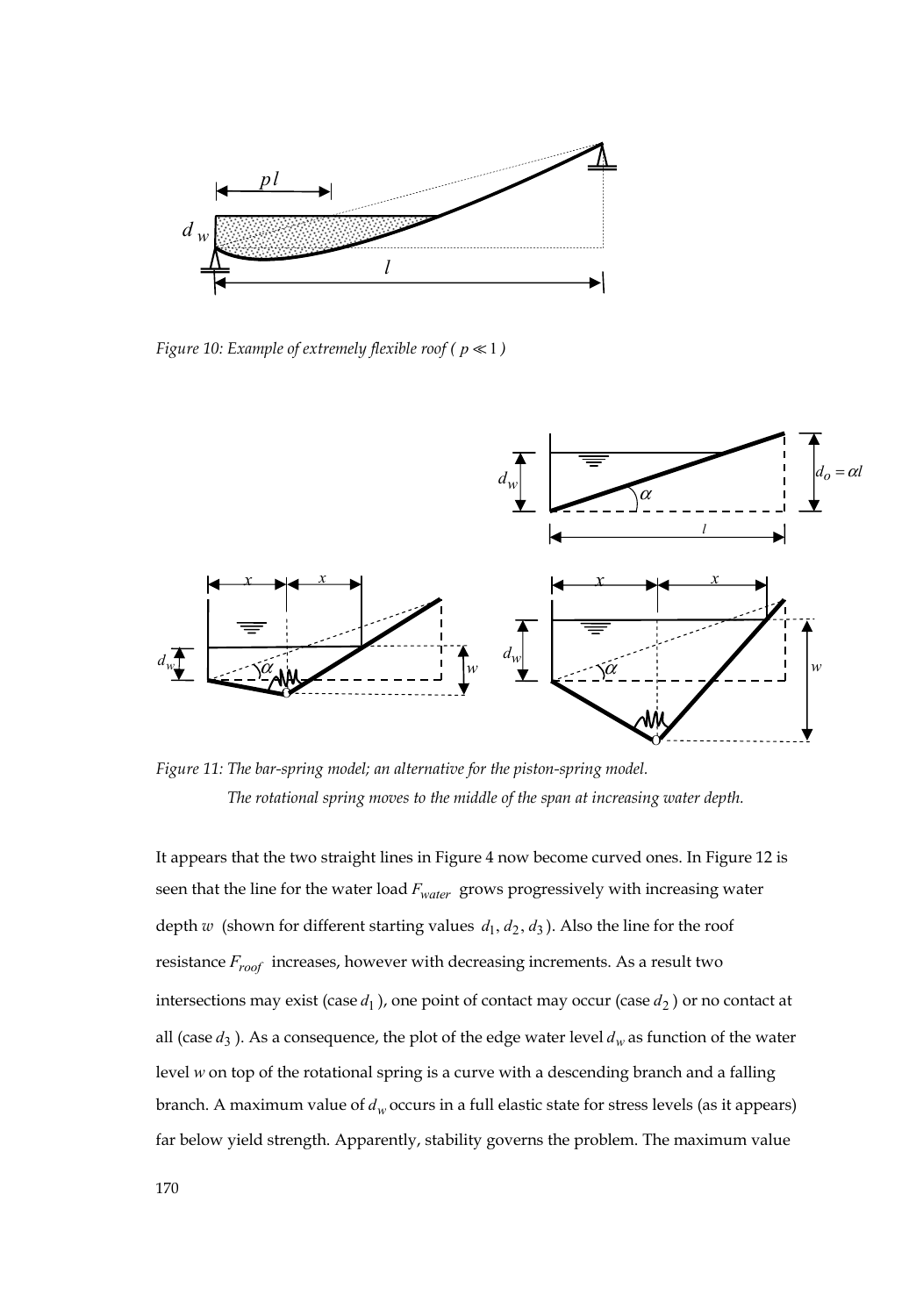

*Figure 12: Nonlinear curves for (solid) and (dashed) result in a limit water level* 



*Figure 13: Result of the bar-spring model*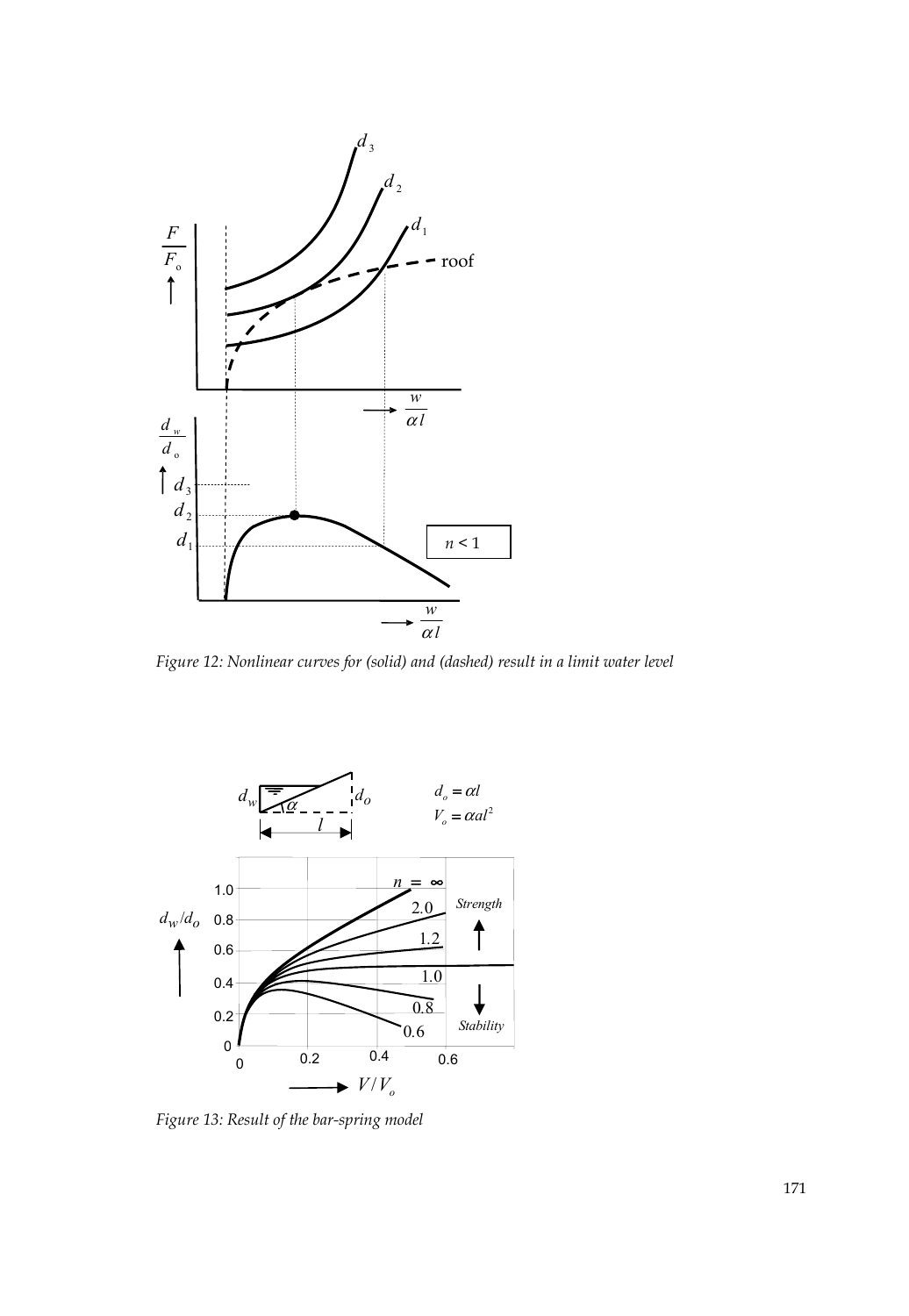of  $d_w$  is the *stability limit*  $d_w$  stab. Wijte calls it *the water raising capacity* [8]. If we vary the stiffness ratio *n* and the water height  $d_w$  at the lower roof edge, Figure 13 is the result, in which the water depth  $d_w/d_0$  is plotted versus the volume  $V/V_o$ , where  $d_0 = \alpha l$  and the reference volume  $V<sub>o</sub> = \alpha a l^2$ . As can be seen, a limit point occurs if  $n < 1$  and always increasing curves are found for  $n \geq 1$ . At the value  $n = 1$  a horizontal asymptote occurs at a water depth  $d_w = \frac{1}{2}\alpha l$ . For an infinite rigid roof ( $n = \infty$ ) and  $p = 1$  the volume is  $V = \frac{1}{2}V_o$ , which is the initial water volume on the roof. In case of a continuously raising curve, at last, the member will fail because of too high stresses. In case of curves with a limit point, the stresses are low and the structure is still in the elastic state. So, the roof structure fails by shortage of strength if *n* > 1 and by loss of stability if *n* < 1. In the last case the water height at the edge of the roof cannot become higher than  $d_{w,stab}$ . It means that the emergency discharge must be placed sufficiently low, otherwise it will not function at all. After having reached the limit water height  $d_{w,stab}$ , increasingly more water will be accumulated at continuously down-going water surface. In the end the roof will fail because the strength limit will be as yet surpassed. Only in case not sufficient water is on the roof it will be prevented. For the extension to sloped roofs with an initial deflection or camber it is referred to [1]. After the model with rigid bars and rotational spring had unveiled what phenomenon is happening and which parameters are important, computations have been made with the water accumulation option of the commercial Finite Element package ESA.PT for various values of camber and slope. The shape of the initial deflection and camber were chosen parabolic and the measure of initial deflection or camber is expressed with the roof angle  $\alpha_e$  at the edge of the roof, because this angle is of major importance for values  $p \ll 1$ . If  $\alpha_e = \alpha$ , the roof is flat, without camber. The results are shown in Figure 14 from which a simple linear relationship between  $d_{w,stab}$ , *n* and  $\alpha$ <sub>c</sub> can be derived:

$$
\frac{d_{w,stab}}{d_0} = -0.15 + 0.40 n + 0.22 \frac{\alpha_e}{\alpha}
$$
\n(16)

where  $d_0 = \alpha l$ . This relationship has entered in a recently developed design directive, a code supplementary, in the Netherlands [7]. Though the relationship here has been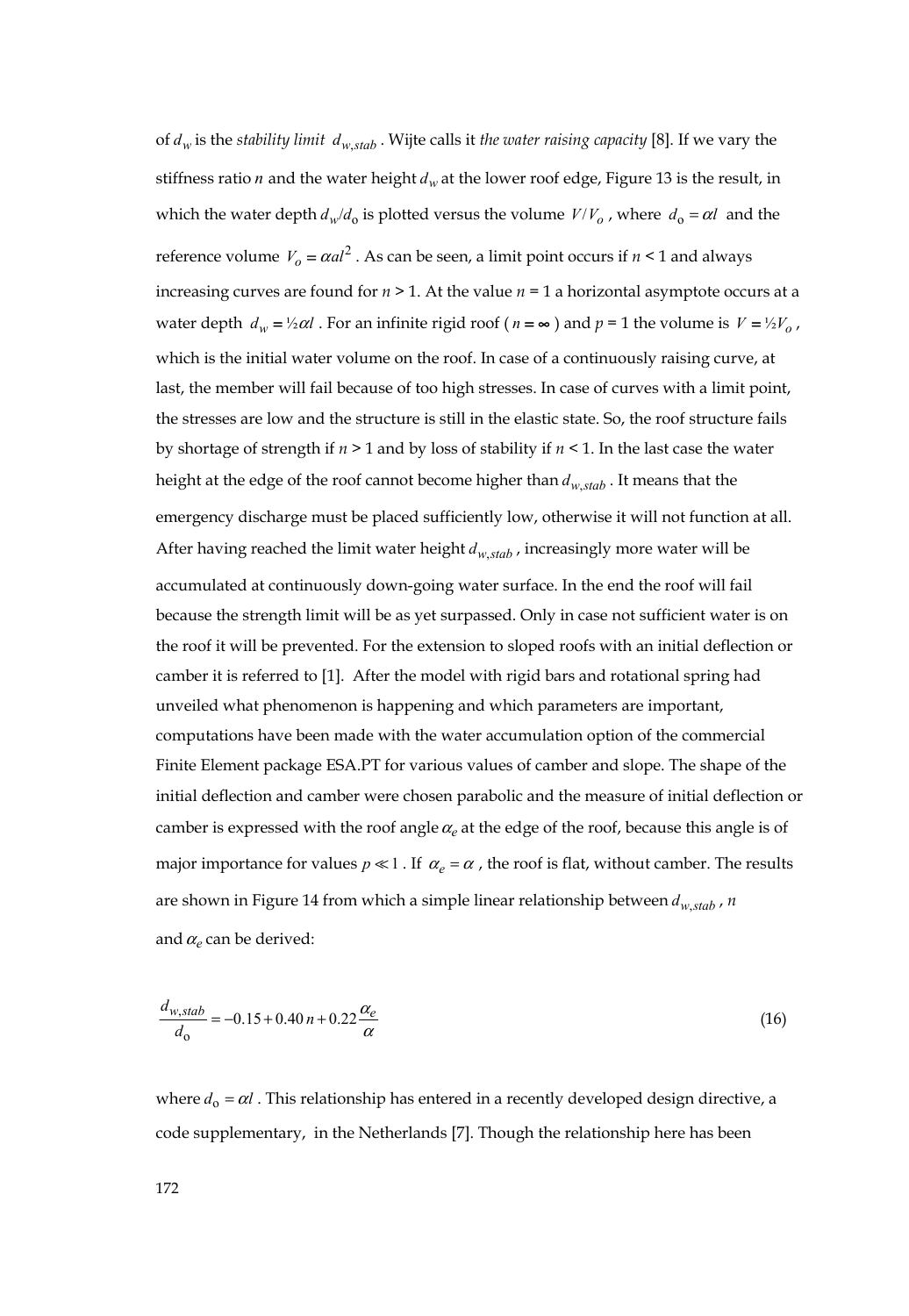derived for a simply supported roof, it is valid for the other boundary conditions as well, shown before in Figure 6.

At the start of this section it was stated that the roof must be sloped in order to use values of *n* smaller than 1. In fact this condition is too strict if camber is applied. In that case we can yet build slope-less roofs for low *n* -values. Again, loss of stability determines the limit value  $d_{w,stab}$  and we can make FEM-runs for practical design purposes, see Figure 15.



*Figure 14: Limit stability values for sloping flexible members. Dots are computer results. Solid line is the design formula.* 

Now only the stiffness ratio *n* plays a role. Again a linear relationship between the limit value  $d_{w,stab}$  and the stiffness ration *n* has been derived:

$$
\frac{d_{w,stab}}{\hat{\delta}_c} = 0.48 + 0.30 n \tag{17}
$$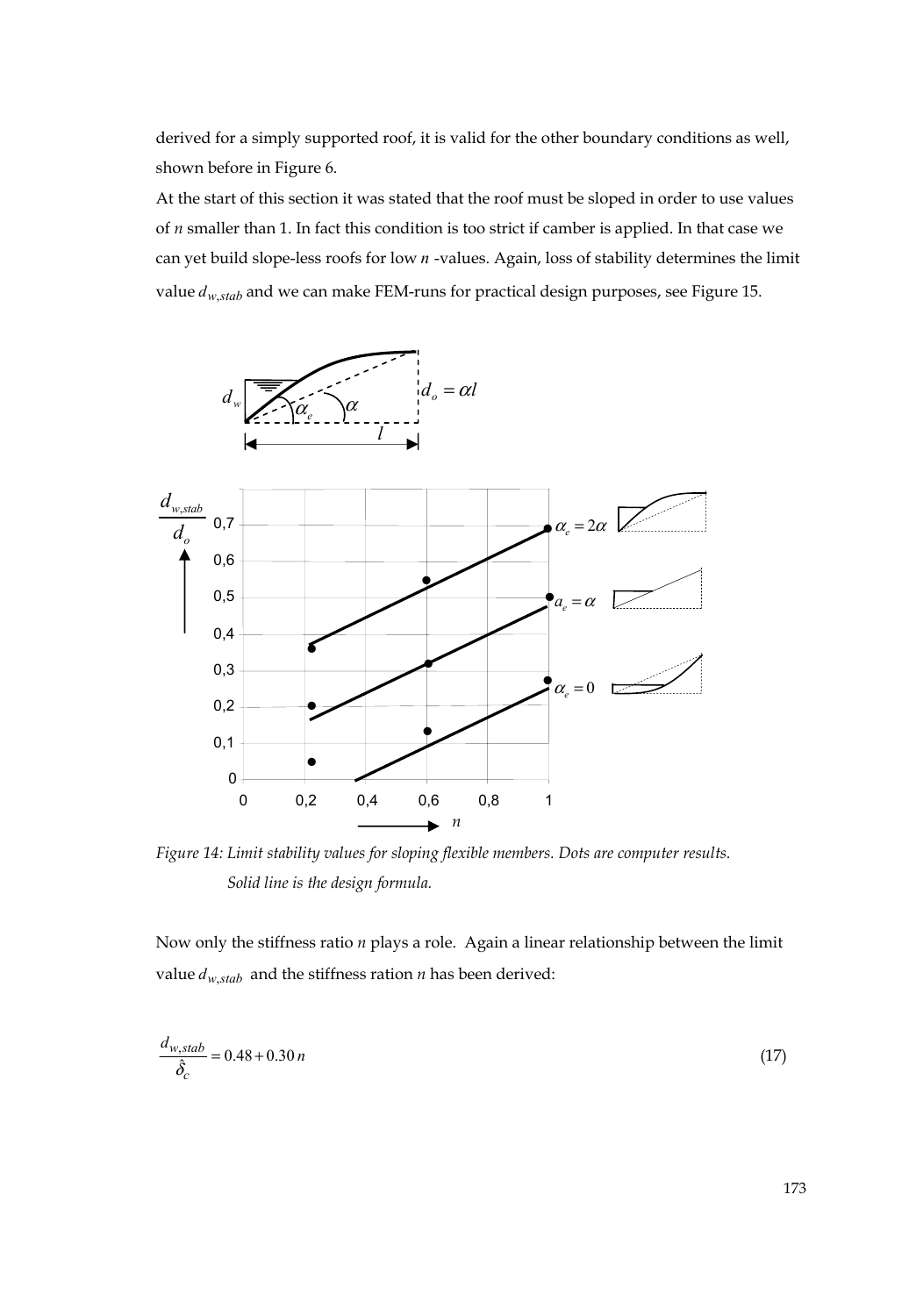where  $\hat{\delta}_c$  is the top value of the camber. The relation should not be applied for *n*-values lower than 0.2. The limit value  $d_{w,stab}$  is always smaller than the camber  $\hat{\delta}_c$  . For higher values the roof will be fully covered, and the spring-piston model applies again.



*Figure 15: Limit stability values*  $d_{w,stab}$  *for slope-less flexible members with camber.* 

 *Dots are computer results. Solid line is the design formula.* 

## *3.1.1 Application*

Let us consider a structural engineer that has designed a two-way roof existing of primary and secondary members and profiled steel sheeting. The secondary members are continuous girders over the supporting primary members, so a stiffness ratio 5 applies. The primary members IPE 400 are long 15 m and have an in-between distance of 10 m and flexural rigidity  $EI_p = 48570 \text{ kNm}^2$ . The in-between distance of the secondary members IPE 220 is 5 m and their flexural rigidity  $EI_s = 5820 \text{ kNm}^2$ . So, three secondary fields occur between two primary members, hence  $N_s = 3$ . The steel sheeting is chosen from the SAB 100R/825 table and has the thickness 0.75 mm. The sheeting elements have the length of two fields and are placed in pattern. Their deformation is taken into account. The flexural stiffness is  $EI_{sh}$  = 313 kNm<sup>2</sup>/m. The slope of the roof is 1.6% and the deflection due to permanent loading is compensated by an adequate camber, resulting in  $\alpha_e = \alpha$ . This roof meets all design code requirements for load combinations other than water. The structural engineer suspects that his roof is extremely flexible and wants to judge the failure danger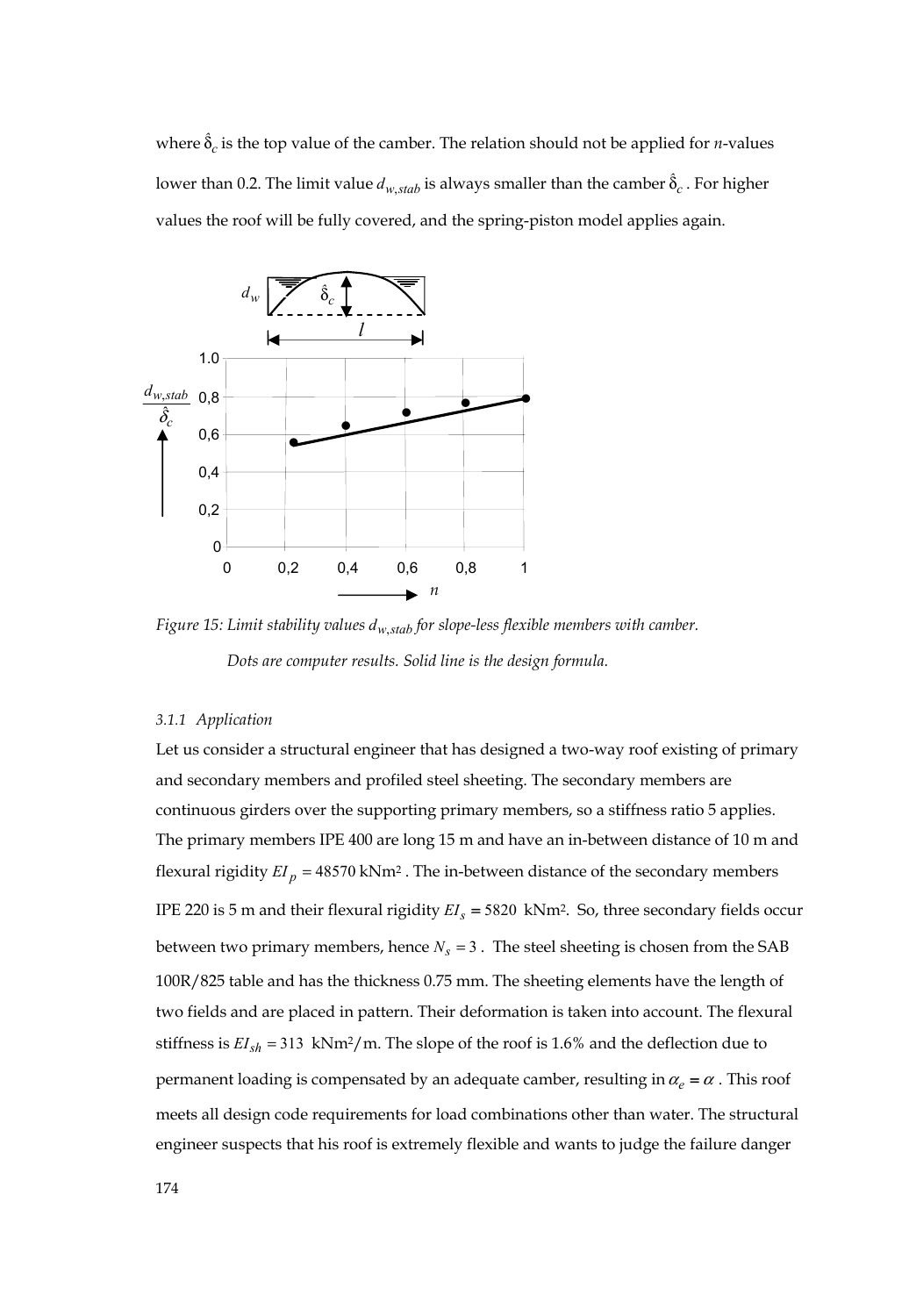due to ponding. In case of a well-functioning emergency outlet, the stationary water depth at the roof edge will become 0.12 m, which corresponds with  $p = 0.5$ . The calculation is done as follows. The structural engineer first determines *n*:

$$
W = \gamma a_p l_p = 10 \cdot 10 \cdot 15 = 1500 \text{ kN/m}
$$

$$
D_p = \frac{96EI_s}{\lambda^3} = \frac{96 \cdot 48570}{\lambda^2} = 1382 \text{ kN/m}
$$

$$
D_p = \frac{1}{l_s^3} = 1532 \text{ kN/m}
$$
  
\n
$$
D_s = 5 \cdot \frac{96N_sEI_s}{l_s^3} = 5 \cdot \frac{96 \cdot 3 \cdot 5820}{10^3} = 8382 \text{ kN/m}
$$
  
\n
$$
D_{sh} = \frac{5}{2} \cdot \frac{96N_{sh}EI_{sh}}{l_{sh}^3} = \frac{5}{2} \cdot \frac{96 \cdot 45 \cdot 313}{5^3} = 27043 \text{ kN/m}
$$
  
\n
$$
\frac{1}{D} = \frac{1}{D_p} + \frac{1}{D_s} + \frac{1}{D_{sh}} = \frac{1}{1382} + \frac{1}{8382} + \frac{1}{27043} = \frac{1}{1136}
$$
  
\n
$$
n = \frac{D}{W} = \frac{1136}{1500} = 0.76
$$

The calculated *n* is smaller than 1. Therefore, a limit point will occur. From formula (16) we find  $d_{w, stab}$  /  $\alpha l = -0.15 + 0.40 \cdot 0.76 + 0.22 \cdot 1 = 0.37$ . Because  $\alpha l = 0.016 \cdot 15 = 0.240$  m the final result is  $d_{w,stab} = 0.37 \cdot 0.240 = 0.089$  m. This is smaller than the required 0.120 m (apart from a safety margin in one way or another), so stiffening of the roof is a must. It is a proper place here to make a comment regarding the applicability of the model in this example. In fact, the number of secondary members ( $N_s = 3$ ) is very small, which does not really meet the assumption of a homogeneously distributed load on the primary members due to the secondary members. As a consequence, one might fear that the calculated value of  $d_{w,stab}$  (corresponding with  $p = 0.37$ ) is not very accurate. However, it is better than expected, because the roof will be almost fully covered with water at the level  $d_{w,stab}$ . For the rest, the difference between the required 0.120 m and the calculated 0.089 m is so big, that the message can not anyhow be misunderstood. Stiffening is needed.

# **4 Design hints**

#### *4.1 Importance of n*

It is recommended to first make a hand calculation and determine the total *n* of the roof system with the formula in which the reciprocal values of the *n* -values are summed. Even if one intends to make use of a commercial computer program with water accumulation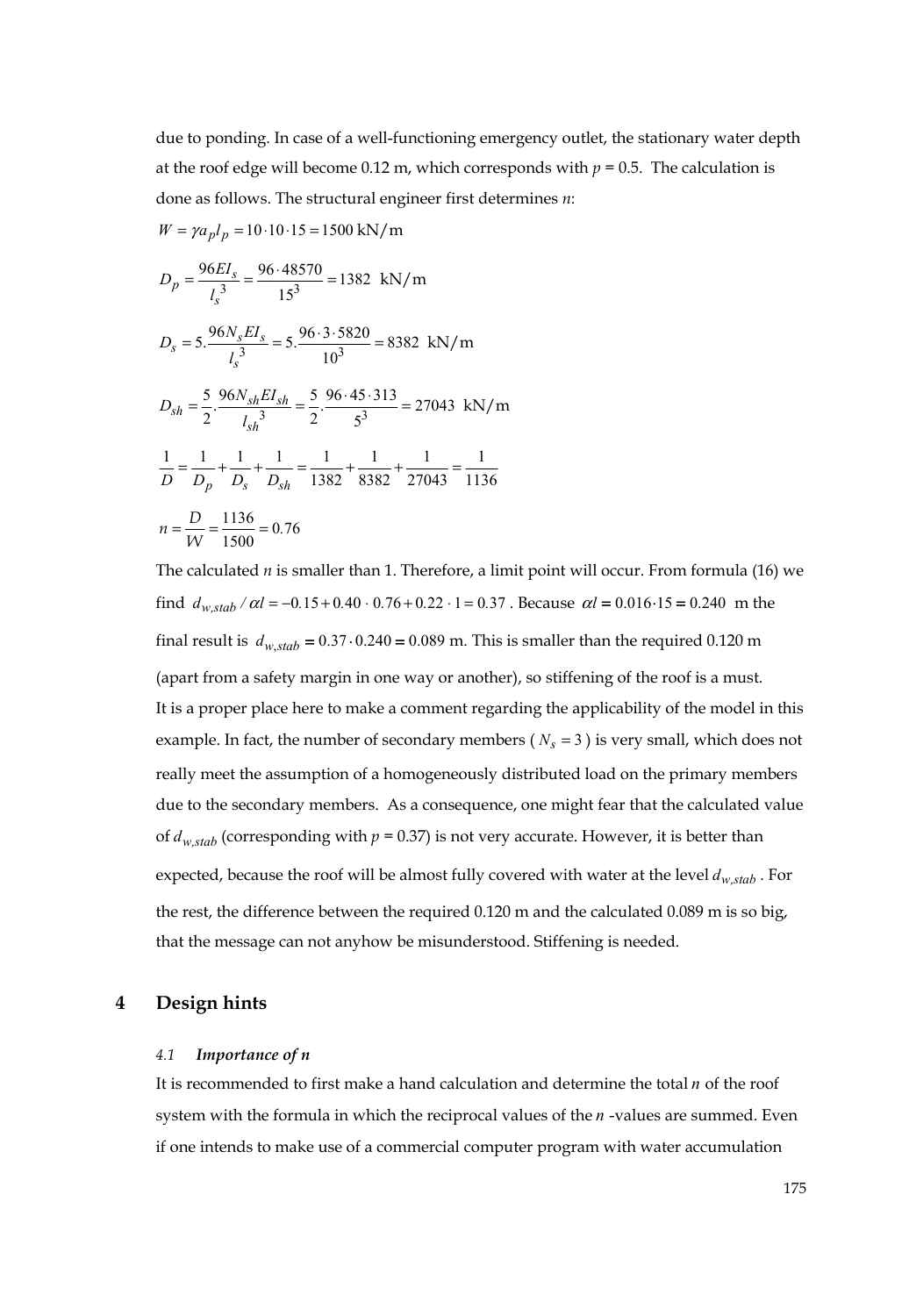functionality it is very helpful to first check if the structure belongs to the category of strength-dominated systems  $(n > 1)$  or the stability-dominated ones  $(n < 1)$ . A computer program will not give clearly interpretable information about this question. The stiffness parameter *n* has an awareness function for the structural engineer; it informs him about the nature of the structure and may make him decide to take his measurements. If the structural engineer decides to check the ponding danger by hand calculation he anyhow needs information on the value of *n*. For a value  $n > 1$  he must apply the  $n/(n-1)$  method because the structure will fail due to surpassing the strength limit. If  $n < 1$ , failure of the structure due to instability must be checked by the formula (16) or (17). Strength is not an issue in this case.

### *4.2 Effect of steel sheeting*

The formula to calculate the *n*-value of a roof system on basis of the reciprocal values of the individual members is an interesting help to judge the effect of the profiled steel sheeting on the ponding danger. The assessment that the steel sheeting is sufficiently stiff to neglect its deformation is not confirmed by the outcome of the formula. Instead, it was shown that this deformation can be easily taken into account.

Let us consider a roof of simply supported secondary members covered by profiled steel sheeting. The *n*-value of the member is about 2 and for the steel sheeting in the order of 10, so  $n_s = 2$  and  $n_{sh} = 10$ . If we neglect the deformation of the steel sheeting the system *n* is equal to  $n_s$ , so 2. The amplification is  $n/(n-1) = 2/(2-1) = 2$ . If we take the deformation of the steel sheeting into account we must apply the formula for a two-way composed roof  $1/n = 1/n_s + 1/n_{sh} = 1/2 + 1/10 = 0.6$  and therefore  $n = 1.667$ . Now the amplification factor is  $n/(n-1) = 1.667/(1.667-1) = 2.5$ . This means that the bending moment due to water is 25 % higher if we take into account the deformation of the steel sheeting.

Those who want to use a commercial computer program need not necessarily input all steel sheeting in the program. They can account for the deformation by reducing the stiffness of the secondary member adequately. The stiffness parameter *n* has the value 2 for the member only and 1.667 if the steel sheeting is considered as well. The ratio is  $2/1.667 =$ 1.2. If the member flexural rigidity is divided by this factor, the correct water loading will be calculated without modelling the steel sheeting separately.

Some applicants of commercial computer programs think that they can account for the deformation of the profiled steel sheeting by adding some additional storage to the accumulated water, say 10 mm. However, this is a misconception. Let us consider the case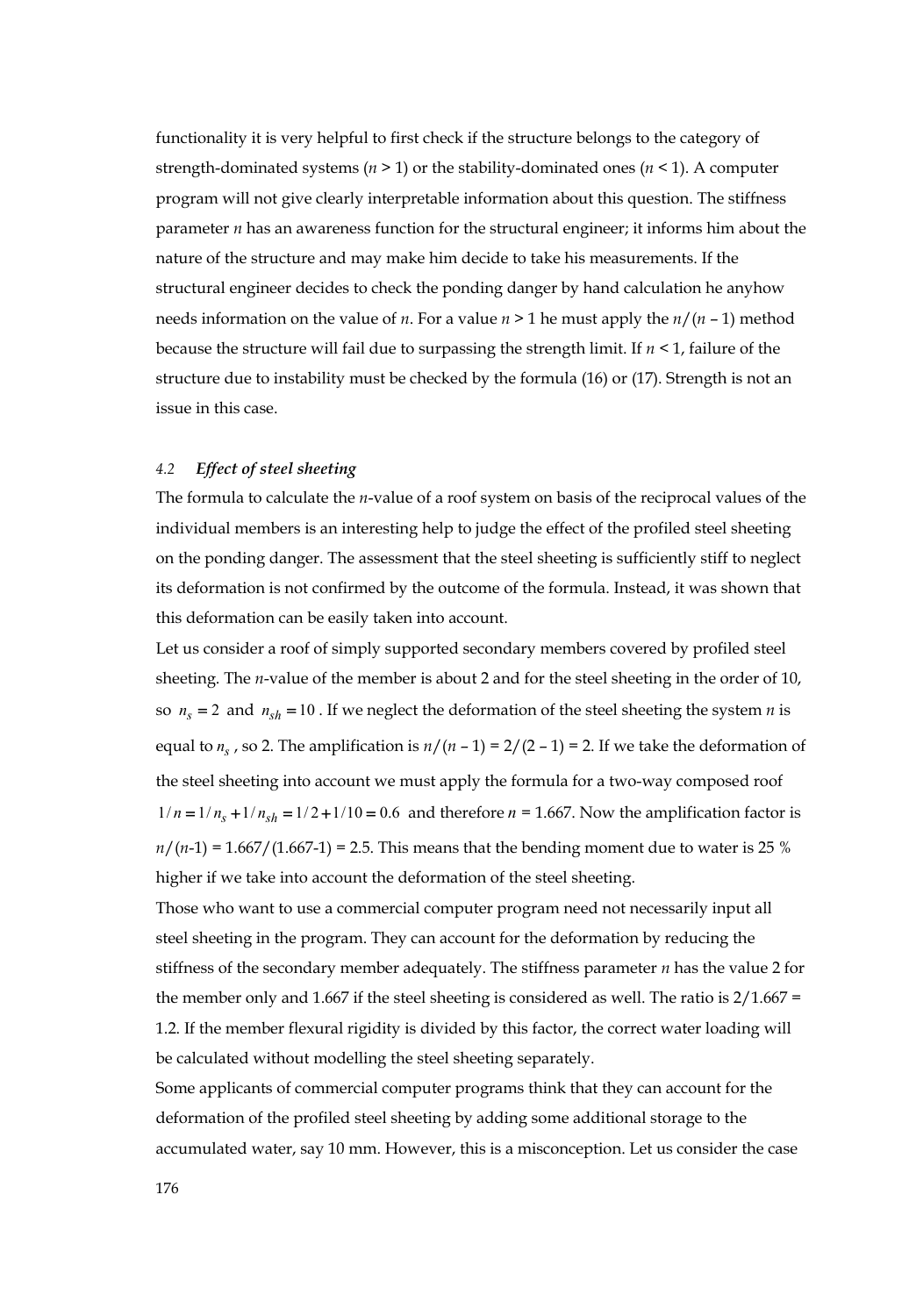of initial water depth  $d = 100$  mm. The correct amplification factor  $n/(n-1) = 1.667/(1.667)$  $-1$ ) = 2.5 yields a final water depth  $w = 250$  mm. If we apply an additional 10 mm the initial water depth becomes  $d = 110$  mm and it is multiplied by the amplification factor  $n/(n-1) = 2/(2-1) = 2$ , yielding a final water depth of 220 mm. If compared to the correct value of 250 mm it is 12% too small.

#### *4.3 Stiffness of steel sheeting*

It is a subject apart how the stiffness of the steel sheeting must be determined. The flexural rigidity is higher at a moderate stress level than at the yield stress level. When the steel sheeting is loaded up to yield, the stiffness will be reduced because of buckling and an effective stiffness must be used. So, when strength is determining (*n* > 1) the effective rigidity should be used, and when stability is judged (*n* < 1) the full flexural rigidity can be used.

#### *4.4 Suspected two-way roofs*

It is not uncommon in design codes to make a difference in the way one considers permanent load, wind and snow on the one hand and ponding on roofs on the other. Normally, the roof is designed taking permanent load, wind and snow into account and it is checked afterwards if the resulting structure is sufficiently safe from the point of view of water accumulation. To judge this, however, apparently is a hard job for structural engineers and fundamental knowledge and insight seems to be missing. What is the matter? Examination of collapsed large two-way flat roofs reveals a more or less established pattern. A conscientious design accounting for permanent load, wind and snow easily results in a roof with stiffness parameter  $n \approx 1$  for the primary members and  $n \approx 10$  for the secondary members. As a consequence, the parameter *n* for the total roof system is smaller than 1 and the roof collapse is not governed by strength but by stability and at stresses well below the yield stress.

#### *4.5 Sensitivity to irregularities*

Two-way roof systems of *n* close to or smaller than 1 are sensitive to weak connections in the structure. In normal cases the secondary members run as continuous beams over the primary members and their deflection line and the bending moment diagram are more or less regular plots over the total length. It is not uncommon that connections between parts of the continuous secondary members are weaker than the members themselves. In the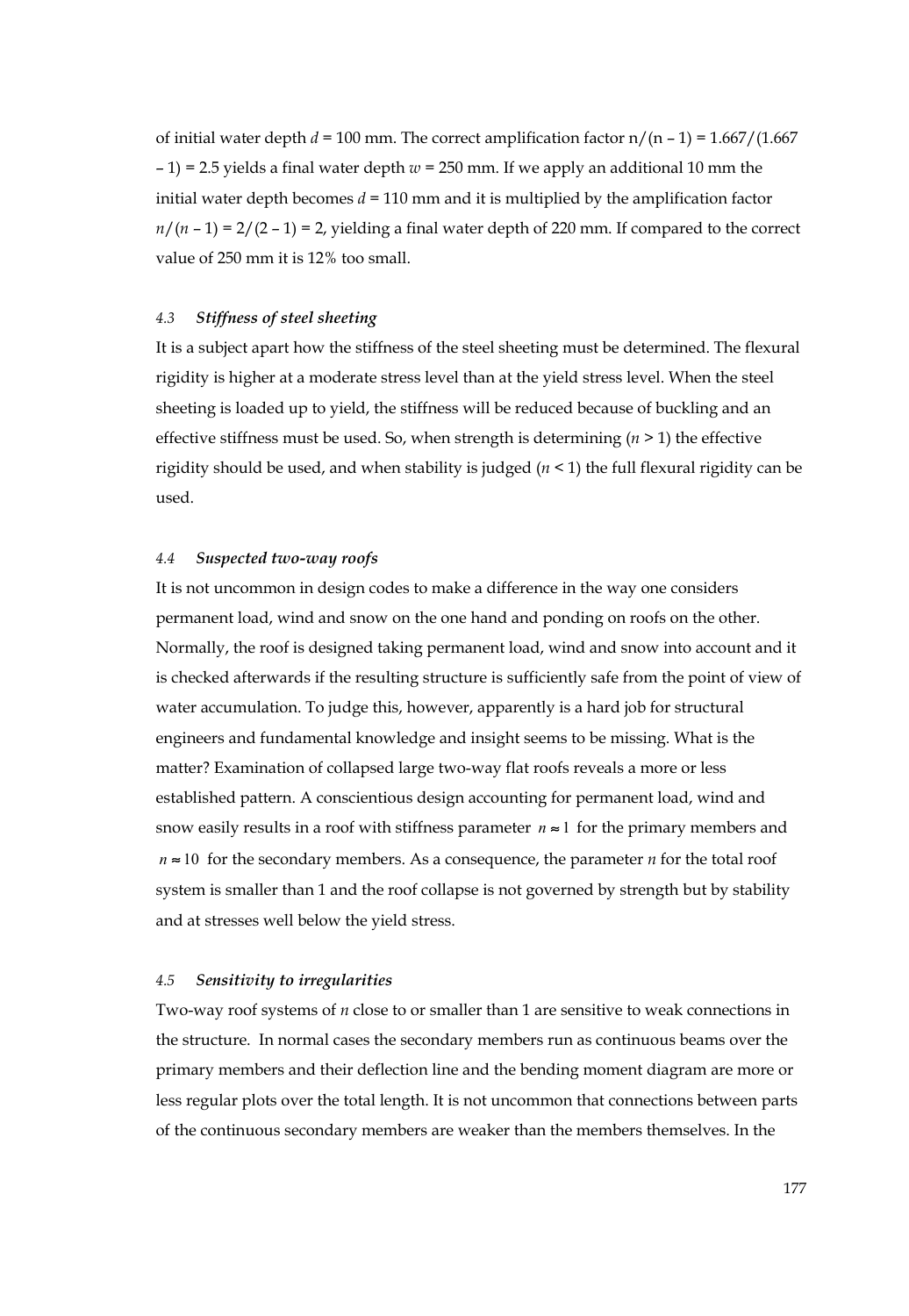extreme case of 'Gerber' girders the connections at the zero-moment positions even become hinges. Such a roof behaves sensitive to values of *n* close to 1 and failure occurs at a lower water level than in case of a roof with stiff connections at the zero-moment positions. The tricky thing is that this sensitivity is not noticed for the design loads dead weight, wind and snow. Then the bending moment diagrams of the secondary members are very similar with hinges and with stiff connections at the zero-moment positions of the continuous beam. However, the sensitivity comes to light in the check for ponding. The author is of the opinion that stability-dominated structures should preferably be avoided. At low costs the roof system can be shifted to the strength-dominated domain. A slightly higher profile number solves the problem at moderate additional steel costs which in fact vanish when compared to total costs over lifetime. The recommendation of Herwijnen, Snijder and Fijneman [9] to avoid *n*-values smaller than 1.5, is supported. A client should not accept differently, because the cheapest possible solution - penny-wise at initiation may turn out pound-foolish at the end of the day.

# *4.6 Does the structure warn at approaching failure?*

There is no difference between strength-dominated roofs and stability-dominated roofs as for the question if the structure warns in time when collapse is approached. Neither the one nor the other does. For strength-dominated structures this is clear from the left-hand part of Figure 16 where the water height is given as a function of the deflection. When a plastic hinge occurs, the loss of stiffness is such that a sudden and dramatic loss of the load carrying capacity occurs. Though the moment-curvature diagram of the member has a plastic plateau, this does not exist at the system level.

As seen in the right-hand part of the figure also stability-dominated structures do not show post-peak behaviour in which the loading is sustained on the peak level. From this point of view no difference in safety concept is needed for the two categories.



*Figure 16: The structure does not warn at failure*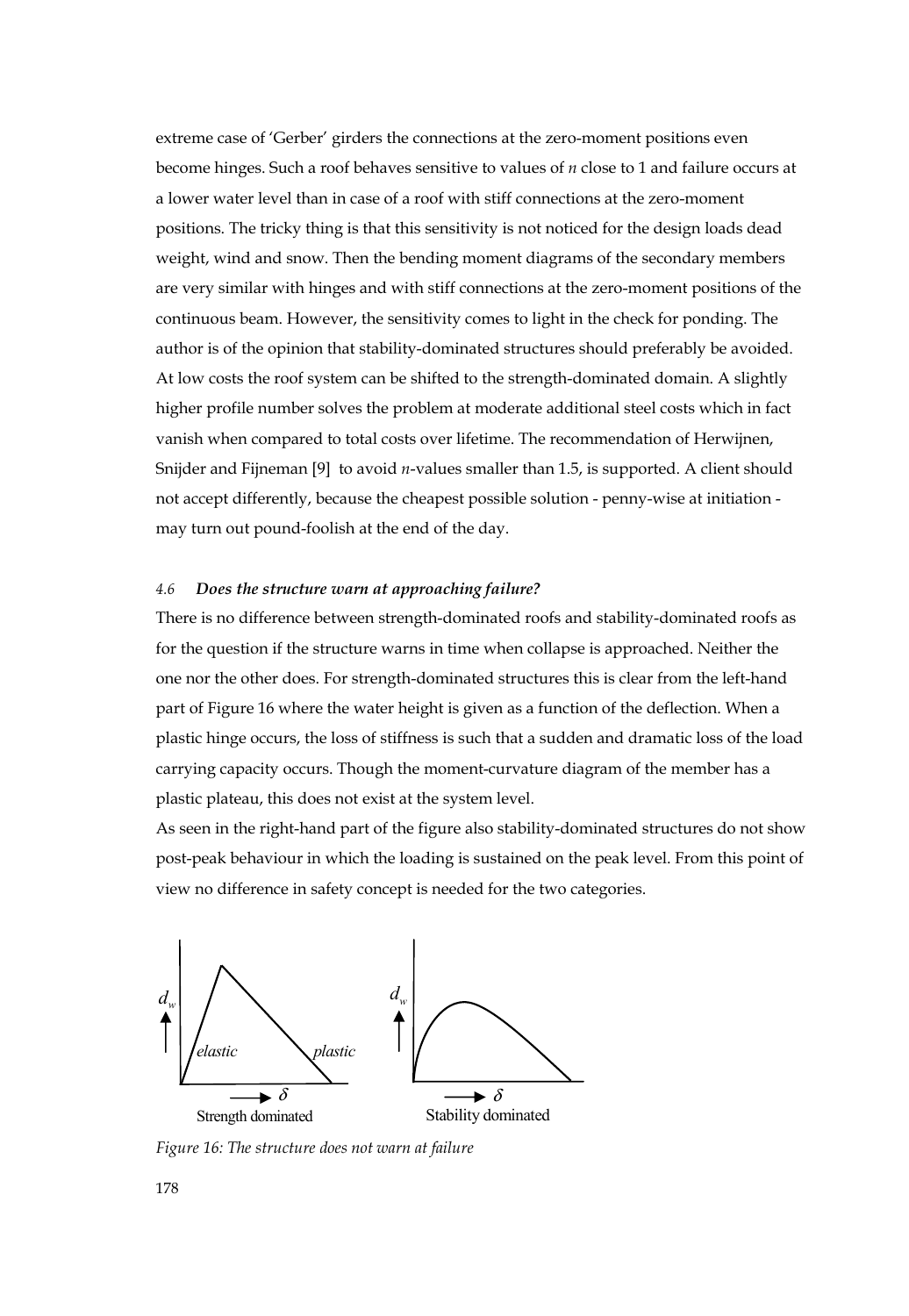# **5 Recommendations**

## *5.1 Applicability of method*

The *n*/(*n* – 1) method for *n* > 1 is a generic method on the knowledge level of the  $\frac{1}{8}q l^2$  method , familiar to structural engineers for homogeneously distributed loads. Thinking in terms of this easy-to-handle load category suffices, and the method is applicable for all possible end conditions of the roof members. Deflections due to permanent loading and camber can be accounted for, sloping of roofs is included and composed (two-way) structures can be examined.

The stability check for *n* < 1 works out in a different way. The *n*/(*n* – 1) method is not valid anymore and formulae (16) and (17) must be used instead for sloping and slope-less roofs respectively, which formulae again are applicable for all member end conditions mentioned.

# *5.2 Implementation of a safety margin in strength-dominated roofs*

The theory confirms the common sense that the more the roof is sloped, the safer it is. Applying sufficient camber is also profitable. A combination of slope and camber is even better and yields the safest roof. The slope at the edge of the roof is determining for the water depth that can be allowed on the roof. In that respect it is recommended to strive at an angle  $\alpha_e$  at the lower roof edge that is larger than the pitch  $\alpha$  of the roof. It is not obvious in which way a safety margin must be assured. Strength-dominated roofs can be treated as is done for permanent load in combination with snow. The bending moment due to water accumulation is determined by the  $n/(n-1)$  method or by an iterative computer analysis and is combined with the bending moment for permanent load, each one multiplied by the respective partial safety factor. It has to be shown that the structure is strong enough under these design loads.

# *5.3 Implementation of a safety margin in stability-dominated roofs.*

For stability-dominated roofs it is an impassable road to safeguard a margin to yielding, because collapse occurs at a stress level below the yield stress. More than one way exists to implement safety in this category. One is to introduce a safety margin through a reduction of *EI* of the roof members by a model factor larger than 1 (therefore reduction of *D*). It means that we work with a fictitious lower value of the stiffness parameter *n* and as a consequence find from equation (16) or (17) a lower value of  $d_{w \text{ stab}}$ . This way has been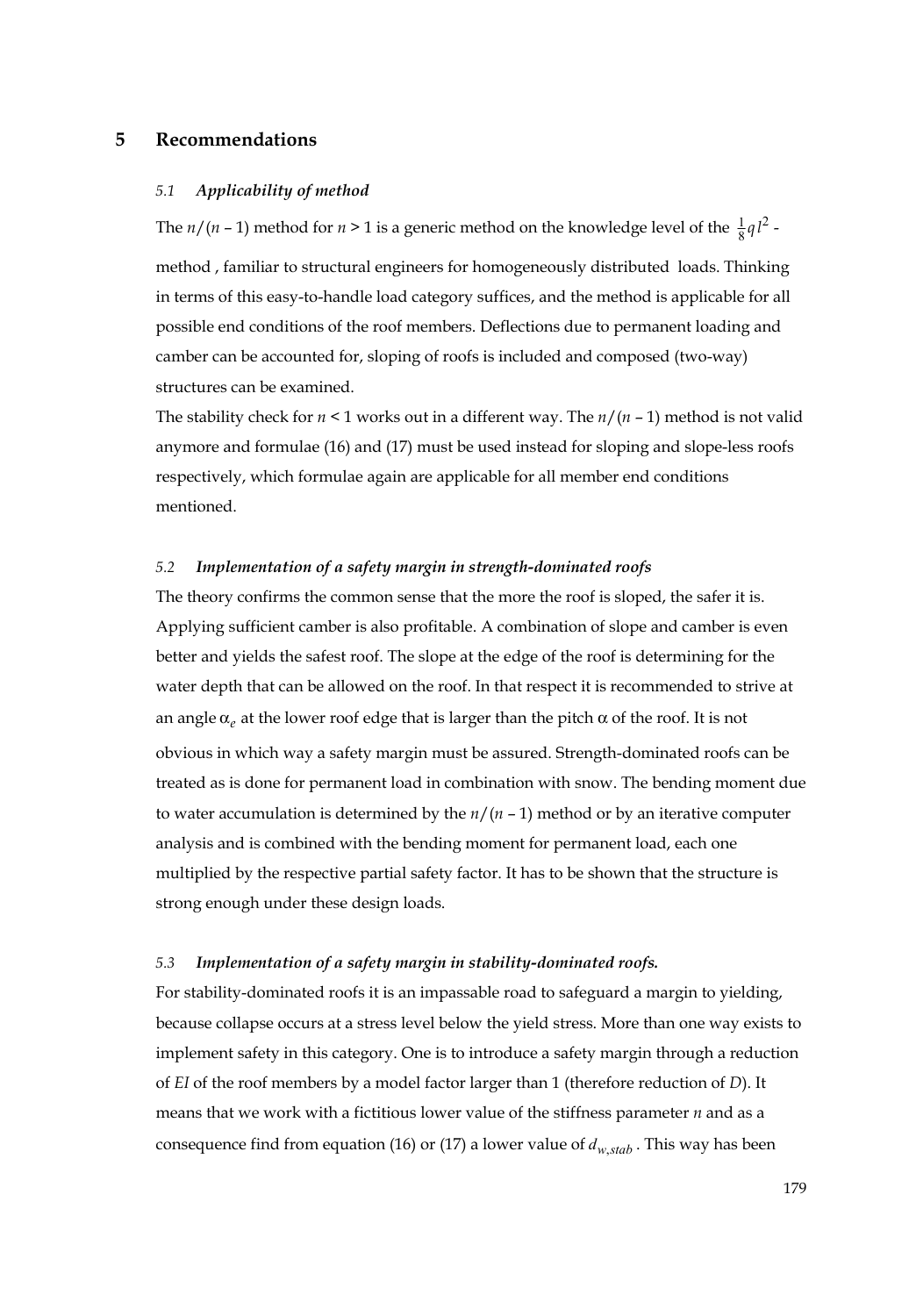chosen in the design code in the Netherlands. An alternative choice is to multiply the specific weight of water by the load factor prior to the start of the analysis (therefore increase *W*). Because of the definition of *n* in equation (4) this yields the same reduction of *n*, hence of  $d_{w,stab}$ .

Normally it is not clear at forehand whether a structure falls in the category of strengthdominated structures or in the category of stability-dominated ones. Therefore, application of the model factor in the first approach or increase of the specific water weight in the second approach, are prescribed to every structure. It does imply an additional punishment in the  $n/(n-1)$  method, if the partial safety for the bending moment due to water accumulation is maintained.

There is a third possible way to introduce a safety margin which avoids the disadvantages of the model factor. We can prescribe an additional water margin above the water depth at stationary flowing emergency outlets. It easily accounts for building tolerances and does not show preferential treatment of the one above the other. At the end of the day it will depend on the local design code philosophy and engineering culture which solution will be chosen.

# **6 Conclusions**

The hard problem of determining the structural response to water accumulation on roofs has become more accessible to structural engineers. For roof systems of regular plan a simple approach was presented to judge the safety of the structure. The important stiffness parameter *n* can be calculated at choice from *n* = *D*/*W* or  $n = EI/ EI_{cr}$ . In case of composed (two-way or three-way) structures separate values are calculated for the primary member, secondary member and steel sheeting, after which the reciprocal value of *n* for the overall roof system is obtained by adding the reciprocal primary, secondary and steel sheeting values. For member end conditions other than simple supports a stiffness ratio is defined, which is used to raise *D* or lower  $EI_{cr}$ , depending on the method used to compute *n*. A corresponding moment ratio is derived to reduce or increase moments obtained for a simply supported member.

The stiffness ratio *n* clearly is an informative parameter for the structural engineer, providing awareness on possible risks. For *n* > 1 the structural response is governed by strength and the structure will fail because of the occurrence of plastic hinges. For *n* < 1 the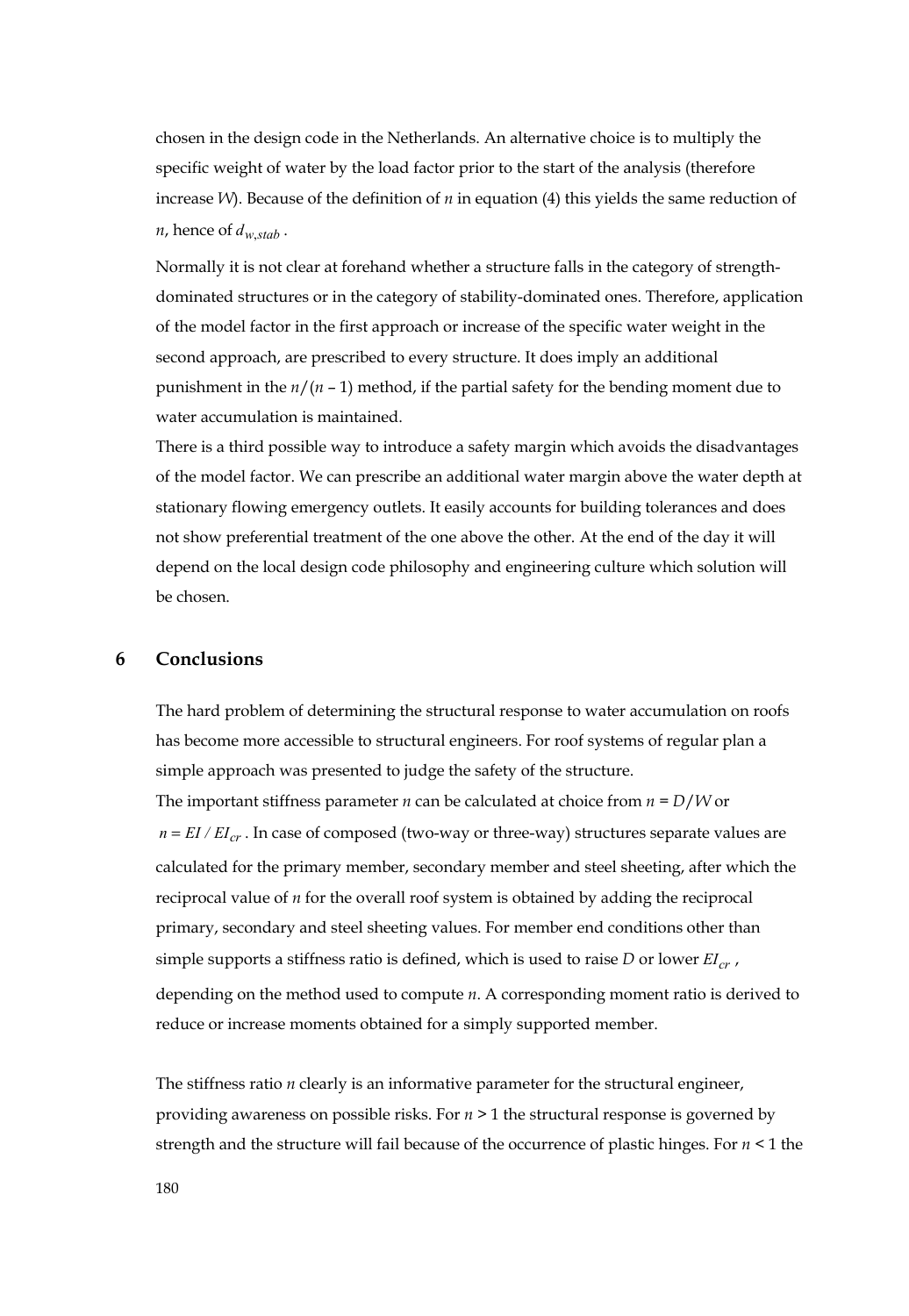structural behaviour is governed by stability in the elastic state. A limit value of the water level at the edge of the sloped roof occurs at stresses far below the yield stress. Strengthdominated roofs can be ideal flat or have a slope and/or a camber. Stability-dominated roofs cannot exist without a slope or camber.

For the strength-dominated class of structures, a simple-to-use *n*/(*n* – 1) method was developed, based on a piston-spring model, and closely related to the  $\frac{1}{8}q l^2$ -type of analysis, familiar to the structural engineer in case of homogeneously distributed loads. The alternative model for stability-dominated structures roofs is based on a bar-spring model, two rigid member parts connected by an elastic rotational spring. It is more complicated than the piston-spring model, and therefore design diagrams have been derived to check in a quick way the limit capacity of the roof.

One of the revealing results is the importance of taking into account the deflection of the profiled steel sheeting. In structural engineering practice it is often presupposed that the deformation of the steel sheeting can be neglected. It is shown that this results in moments which may be 25% too low. Yet, it is not necessary to include the steel sheeting into the structural scheme when a structural engineer applies software to perform an iterative water accumulation analysis. It was shown that the stiffness of the secondary members can be judiciously reduced in order to obtain good results, without inputting the steel sheeting.

# **References**

- [1] Blaauwendraad J., 'Ponding on light-weight flat roofs: Strength and stability', *Engineering Structures*, Vol. 28, 2006. Available online August 2005.
- [2] Snijder H.H., Herwijnen F. van, Fijneman H.J. 'Sensitivity to ponding of roof structures under heavy rainfall', *IABSE Symposium Lisbon 2005*, Structures and Extreme Events, IABSE Report No. 90, pp. 190-191 and full 8 pages paper on CD.
- [3] Bontempi F., Colombi P., Urbano C., 'Nonlinear analysis of ponding effect on nearly flat roof', *Proceedings of fifth pacific structural steel conference*, 1998.
- [4] Colombi P., Urbano C., 'Ponding effect on nearly flat roofs of industrial or commercial single story buildings'. *Proceedings of Eurosteel '99*, 1999.
- [5] Urbano C.A., Ponding effect on flat roofs. *Structural Engineering International* 1/2000, p. 39-43.